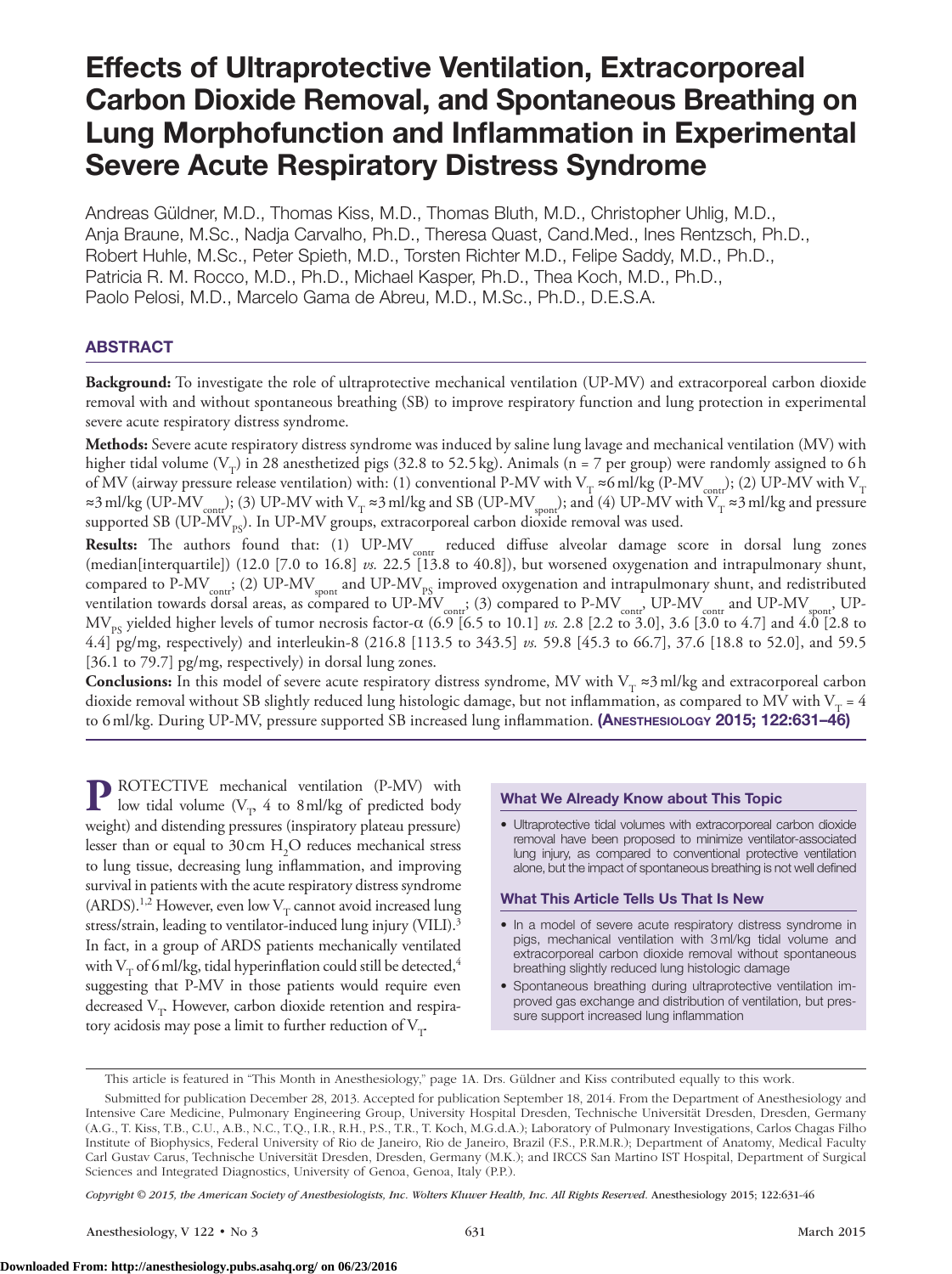Extracorporeal carbon dioxide removal  $(ECCO<sub>2</sub>-R)$ allows reduction of  $V_T$  beyond the threshold of 4ml/kg (ultralow  $V_T$ ), while keeping Paco<sub>2</sub> in a clinically acceptable range.<sup>5,6</sup> Nevertheless, reduced alveolar ventilation with ultralow  $V_T$  may favor alveolar collapse and further deterioration of oxygenation. Furthermore, most commercially available devices for  $ECCO_2$ -R provide adequate carbon dioxide elimination, but not oxygenation.<sup>7</sup>

To our knowledge, the role of ultra-P-MV (UP-MV) combined with  $\text{ECCO}_2$ -R in severe ARDS has not been definitely demonstrated. Furthermore, the effects of spontaneous breathing activity to counteract lung collapse and improve oxygenation during ultralow  $V_T$  ventilation have not been investigated.

Spontaneous breathing activity during mechanical ventilation may reverse alveolar collapse, redistribute ventilation and perfusion, and decrease cyclic collapse and reopening of alveoli, possibly leading to less VILI.<sup>8</sup> On the other hand, spontaneous breathing activity may also result in unpredictable inspiratory effort, increasing stress/strain, and worsening VILI.9

In this study, we evaluated the effects of UP-MV with and without spontaneous breathing activity on gas exchange, lung mechanics, hemodynamics, regional distribution of ventilation and perfusion, as well as on proinflammatory response, and histological damage in lungs, in a double-hit model of severe early ARDS in pigs. We hypothesized that during UP-MV combined with  $\text{ECCO}_2$ -R: (1) lung inflammation and damage are reduced compared to P-MV; (2) spontaneous breathing activity, whether supported by pressure or not, enhances oxygenation and further improves lung protection.

# Materials and Methods

After approval by the governmental animal care committee (Landesdirektion Dresden, Dresden, Saxony, Germany), 28 pigs with mean body weight of 41.8 kg (32.8 to 52.5 kg, German landrace) were used for this study.

#### *Anesthesia and Mechanical Ventilation*

Animals were premedicated intramuscularly with 10mg/ kg ketamine (Ketamin-ratiopharm; Ratiopharm, Ulm, Germany) and 1mg/kg midazolam (Midazolam; Ratiopharm), intubated with a cuffed 8.0-mm internal diameter endotracheal tube and mechanically ventilated (EVITA XL; Dräger Medical, Lübeck, Germany). Anesthesia was maintained by means of continuous intravenous infusion of midazolam (1 to 2 mg kg<sup>-1</sup> h<sup>-1</sup>) and ketamine (10 to 20 mg kg<sup>-1</sup> h<sup>-1</sup>). Muscle paralysis was achieved by continuous administration of atracurium (1 to 2 mg kg<sup>-1</sup> h<sup>-1</sup>). Animals were kept in the supine position during the whole experiment. Volume status was maintained with a continuous infusion of Ringer's acetate (RA—Ringer-Acetat-Lösung Bernburg; Serumwerk Bernburg AG, Bernburg, Germany) at  $10 \text{ ml kg}^{-1}$  h<sup>-1</sup>.

Until induction of ARDS, animals were ventilated in volume-controlled mode with the following settings: fraction of inspired oxygen (F<sub>IO<sub>2</sub>) = 1.0; V<sub>T</sub> = 10ml/kg;</sub> positive end-expiratory pressure (PEEP) =  $5 \text{ cm}$  H<sub>2</sub>O; inspiratory to expiratory time ratio  $(I:E) = 1:1$ ; the respiratory rate (RR) was adjusted to achieve a Paco<sub>2</sub> in the range of 35 to 45 mmHg.

### *Instrumentation and Measurement Devices*

External jugular vein and internal carotid artery were cannulated with 8.5 French sheaths. The arterial line was used for continuous blood pressure measurements and blood sampling. A pulmonary artery catheter (Opticath; Abbott, Abbott Park, Chicago, IL) was advanced through the venous sheath into the pulmonary artery for continuous measurement of pulmonary arterial blood pressure, mixed venous blood sampling, and cardiac output measurements. The airflow signal was acquired from the internal flow sensor of the ventilator through a serial interface. The airway pressure  $(P_{av})$ was measured at the proximal end of the endotracheal tube with a T-piece connected to a differential pressure transducer (163PC01D48-PCB; Sensortechnics GmbH, Puchheim, Germany). Esophageal pressure  $(P_{eS})$  was measured with a balloon catheter (Erich Jaeger, Höchberg, Germany) that was advanced into the mid chest and connected to another differential pressure transducer (163PC01D48-PCB, Sensortechnics GmbH). For acquisition of airway flow, as well as airway and esophageal pressures, a LabVIEW-based data acquisition system (National Instruments, Austin, TX) was used, as described elsewhere.<sup>10</sup>

#### *Blood Gas and Hemodynamics*

Arterial and mixed venous blood samples were analyzed using a standard blood gas analyzer (ABL 505; Radiometer, Copenhagen, Denmark). Oxygen saturation and hemoglobin concentration were measured using an OSM 3 Hemoximeter (Radiometer) calibrated for swine blood. Heart rate, mean arterial blood pressure, central venous pressure, and mean pulmonary arterial pressures were measured using a standard monitor (IntelliVue Patient Monitor MP 50 Philips, Böblingen, Germany). Cardiac output was measured *via* the pulmonary artery catheter as the average of three repeated injections of 10ml iced saline into the proximal lumen.

#### *Respiratory Variables*

Respiratory signals were acquired at a sample frequency of 200 Hz, using an A/D-card (NI USB-6210; National Instruments) connected to a laptop. Extraction of respiratory variables was performed offline from 45min recordings of airflow,  $P_{av}$ , and  $P_{es}$  at each time point. Transpulmonary pressure  $(P_1)$  tracings were computed as  $P_{av}$  minus  $P_{es}$ , whereby peak and mean values were calculated cycle-bycycle ( $P_{L,mean}$  and  $P_{L,peak}$ , respectively) in all cycles (spontaneous, mixed, and mandatory). During controlled mechanical ventilation, the resistance and elastance of the respiratory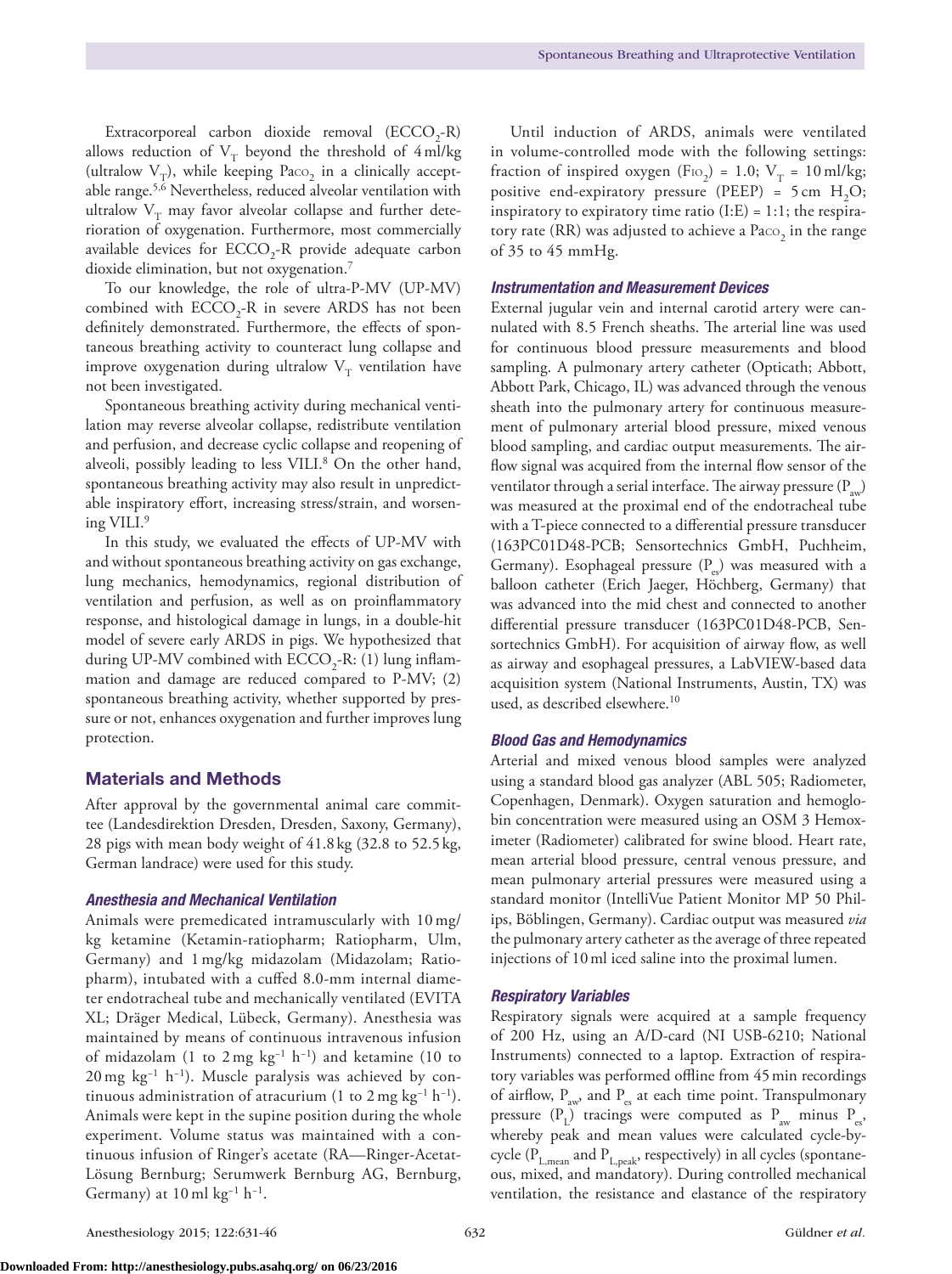system  $(E_r$  and  $R_r$ , respectively) were calculated using the equation of motion, as shown in equation E1:

$$
P_{aw}(t) = R_{rs} \cdot \dot{V}(t) + E_{rs} \cdot V(t) + P_0
$$
 (E1)

with airway pressure  $P_{aw}$ , airway flow  $\dot{V}$ , volume  $V$ , time *t*, and the total airway pressure at end-expiration  $\rm P_{0}.$ 

# *Distribution of Ventilation*

The distribution of ventilation was assessed using electric impedance tomography (EIT—EIT Evaluation Kit 2; Dräger Medical) as described elsewhere.<sup>11</sup> Shortly, a flexible belt equipped with 16 electrodes was mounted at the xiphoid level around the thorax to perform EIT. The output images were recorded at 20 frames/s, during 5min. Impedance distribution was reconstructed offline using dedicated EIT software (Dräger EIT Data Review; Dräger Medical AG, Germany). Each frame consisted of  $32 \times 32$  image values I  $(x, y)$ , which were analyzed with a custom-made software as described elsewhere.<sup>12</sup>

# *Distribution of Perfusion*

Regional pulmonary blood flow was marked with intravenously administered fluorescent, color-labeled microspheres as described in detail elsewhere.<sup>13</sup> A different color was administered at *Baseline 2* and *Time 6* to mark regional perfusion. Postmortem processing of lungs was performed as previously described.<sup>13,14</sup> Briefly, the left lung was flushed, air dried, coated with one-component polyurethane foam (BTI Befestigungstechnik, Ingelfingen, Germany), suspended vertically in a square box, and embedded in rapidly setting urethane foam (polyol and isocyanate; Elastogran, Lemförde, Germany). The foam block was cut into cubes and each cube was weighed and assigned a three-dimensional coordinate. The fluorescent dye was retrieved and read in a luminescence spectrophotometer (LS-50B; Perkin-Elmer, Beaconsfield, United Kingdom). The measured intensity of fluorescence in each probe was normalized according its own weight using equation E2:

$$
\dot{Q}_{rel,i} = \left[x_i / \sum_{i=1}^{n} x_i\right] / W_i
$$
\n(E2)

Where  $\dot{Q}_{\textrm{rel,i}}$  is the weight-normalized relative pulmonary blood flow of the probe *i*; x*<sup>i</sup>* is the obtained fluorescence probe *i*,  $W_i$  is the weight of the probe *i*, and *n* is the total number of probes. The distribution of pulmonary blood flow along the dorsal–ventral and caudal–cranial axes at each experimental condition was assessed by means of linear regression. Changes in the angular coefficients were used to characterize redistribution of perfusion along the respective axis.

#### *Extracorporeal Carbon Dioxide Removal*

In groups with ultraprotective ventilation, a 15 French and a 17 French catheter (Novalung; Heilbronn, Germany) were placed in the femoral artery and vein, respectively, and connected to an interventional lung assist device (ILA® Novalung) for  $ECCO_2$ -R. A mixture of oxygen and air was used as sweep gas, whereby the gas flow was titrated to Paco<sub>2</sub> = 50 to 70 mmHg. The oxygen fraction of the sweep gas was set to keep the partial pressure of oxygen in the blood flowing across the  $\text{ILA}^{\circledast}$  approximately constant, minimizing the membrane oxygenation effect.

#### *Double-hit Lung Injury*

Experimental ARDS was induced with a double-hit consisting of saline lung lavage and mechanical ventilation with high  $V_T$ . Saline lung lavage (first hit) was performed until  $\mathrm{Pa}\mathrm{o}_2/\mathrm{F}\mathrm{io}_2$  was less than 200 mmHg for greater than or equal to 30min. Following that, VILI (second hit) was performed with the following settings: driving pressure of 60 cm  $H_2O$ ,  $PEEP = 0$ ,  $RR = 10$  per min, for 5 min. Lung injury was considered stable, when  $Pao<sub>2</sub>$  did not increase within 15 min.

#### *Protocol of Measurements*

The study was a prospective, randomized multiple arms study, evaluating the effects of four different ventilatory approaches, namely: (1) protective controlled MV according to the ARDS network (P-MV<sub>contr</sub>); (2) controlled UP-MV (UP-MV<sub>contr</sub>); (3) UP-MV with mandatory cycles and superposed unassisted spontaneous breathing (UP-MV $_{\text{spont}}$ ); and (4) continuous positive airway pressure combined with pressure supported (PS) spontaneous breathing (UP- $MV_{pc}$ ).

Figure 1 shows the time course of interventions. After instrumentation, baseline measurements were obtained (baseline 1), and experimental ARDS was induced. Following that, the ventilator settings of baseline 1 were resumed, a stabilization period of 15min was maintained and measurements were performed (injury). P-MV was initiated in the airway pressure release ventilation mode with the following settings: inspiratory airway plateau pressure (P<sub>aw,plat</sub>) targeted at  $V_T$  = 6 ml/kg, PEEP = 16 cm H<sub>2</sub>O, I:E = 1:1, and RR ≤35 per min to pHa >7.30. V<sub>T</sub> was reduced up to 4ml/ kg targeting at  $P_{\text{aw,plat}} \leq 30 \, \text{cm} \, \text{H}_2\text{O}$ . If RR was 35 per min and severe respiratory acidosis with pHa between 7.15 and 7.20 developed,  $V_T$  and  $P_{aw,plat}$  were not further reduced. A stabilization period of 30min was allowed and measurements taken (baseline 2 [BL2]). After BL2, a continuous infusion of heparin at a rate of 25 IU kg−1 h−1 including a loading dose of 80 IU/kg was started. Animals were then randomly assigned to one of the four modes of mechanical ventilation using sealed envelopes. In UP-MV<sub>contr</sub>, UP- $\rm MV_{\rm {spont}}$ , and UP-MV $_{\rm {PS}}$  groups, animals were instrumented and connected to the  $ILA^{\circledast}$  device. In P-MV<sub>contr</sub>, a period of sham ventilation of 60min was maintained to match the time needed for instrumentation and placement of the ILA® device in the other groups.

Ventilator settings in UP-MV<sub>contr</sub>, UP-MV<sub>spont</sub>, and UP- $\rm MV_{PS}$  groups were as follows: airway pressure release ventilation mode with driving pressure titrated to  $V<sub>T</sub> \approx 3$  ml/kg,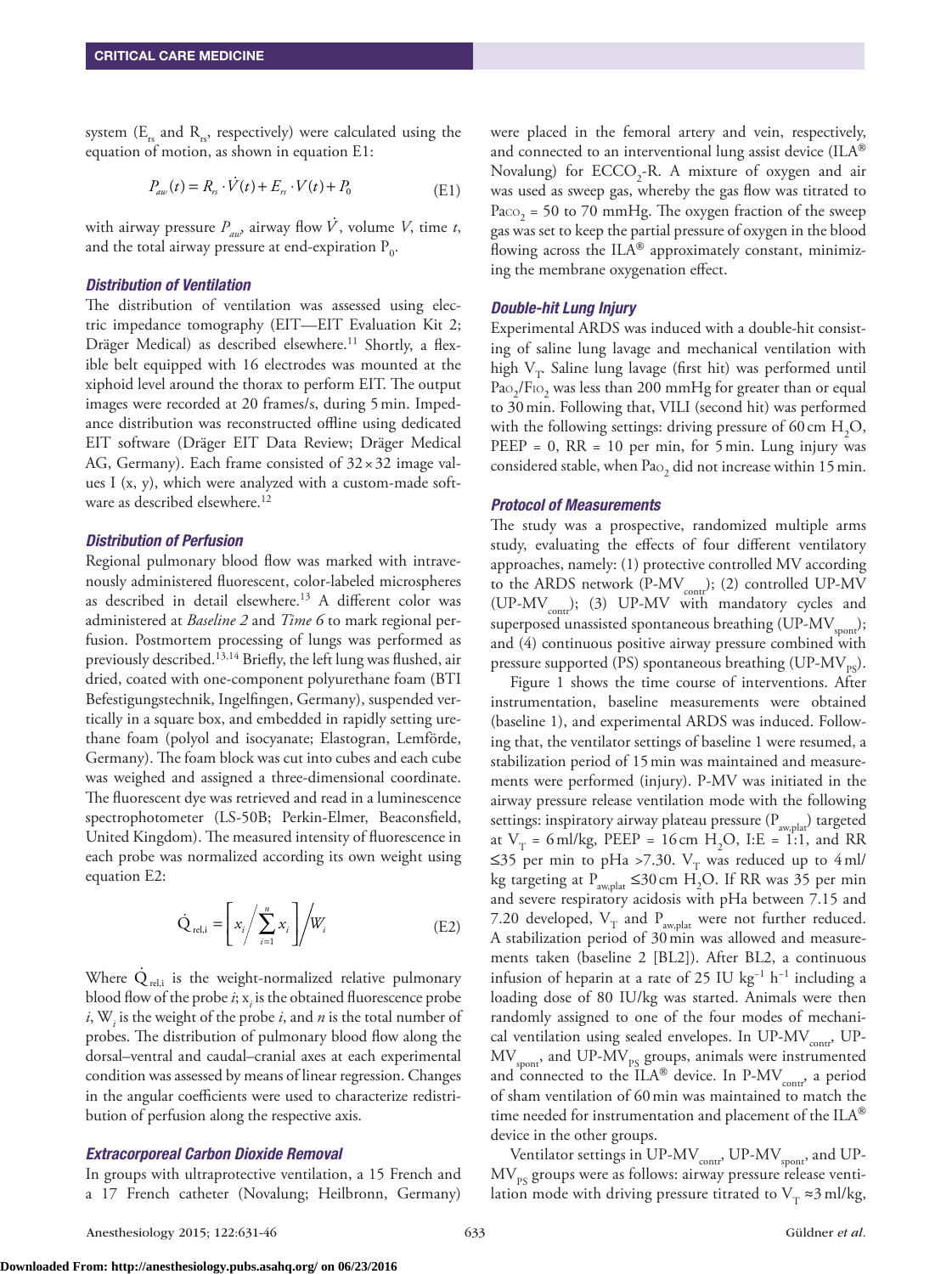

Fig. 1. Time course of interventions. \*Period of sham ventilation in P-MV<sub>contr</sub> as well as P-MV<sub>contr</sub> and UP-MV<sub>contr</sub> animals, respec-<br>tively. #If RR was 35 per min and severe respiratory acidosis with pHa between 7.15 tively. #If RR was 35 per min and severe respiratory acidosis with pHa between 7.15 and  $7.20$  developed,  $\overline{P}$ be increased above 30 cm H<sub>2</sub>O to ensure sufficient alveolar ventilation. §In case inspiratory efforts disappeared, PEEP level was reduced until spontaneous breathing reoccurred. APRV = airway pressure release ventilation; CPAP+PS = continuous positive airway pressure + pressure support; ECCO<sub>2</sub>-R = extracorporeal carbon dioxide removal; Fio<sub>2</sub> = inspiratory fraction of oxygen; I:E = ratio of inspiration to expiration; ILA = interventional lung assist; P<sub>awmean</sub> = mean airway pressure; PCV = pressure controlled ventilation; PEEP = positive end-expiratory pressure; pHa = arterial pH;  $\overline{P\text{-}MV}$ <sub>contr</sub> = controlled mechanical ventilation according to the Acute Respiratory Distress Syndrome network; RR = respiratory rate; UP-MV<sub>contr</sub> = controlled ultraprotective mechanical ventilation; UP-MV<sub>PS</sub> = continuous positive airway pressure combined with pressure supported spontaneous breathing;  $UP\text{-}MV_{\text{soon}}$  = ultraprotective mechanical ventilation with mandatory cycles and superposed unassisted spontaneous breathing; VCV = volume controlled ventilation;  $V<sub>T</sub>$  = tidal volume.

PEEP =  $16 \text{ cm } H_2O$ , I:E ratio titrated to a mean airway pressure ( $P_{\text{aw,mean}}$ ) equivalent to P-MV<sub>contr</sub>, and RR = 15 per min. RR was reduced in order to restraint the mechanical stress inflicted by cycling of the ventilator, that is, the stress rate, which has been shown to influence VILI.<sup>15</sup> In UP-MV $_{\rm spont}$  and UP-MV $_{\rm ps}$ , muscle paralysis was stopped and spontaneous breathing resumed. In  $P-MV_{\text{contr}}$  and UP-MV $_{\text{contr}}$ , another period of sham ventilation of 30 min was allowed to match the time of resuming spontaneous breathing in the  $\text{UP-MV}_{\text{spont}}$  and  $\text{UP-MV}_{\text{PS}}$  groups. In UP-MV<sub>spont</sub>, animals were able to breathe spontaneously throughout the whole respiratory cycle. In UP-MV<sub>ps</sub>, as soon as signs of spontaneous breathing efforts were observed in  $P_{es}$  tracings, the ventilator was switched to continuous positive airway pressure with PS with following settings: continuous positive airway pressure equivalent to P<sub>aw,mean</sub> during P-MV<sub>contr</sub>, PS adjusted to V<sub>T</sub>  $\approx$ 3ml/kg.  $\mathrm{F}$ 10<sub>2</sub> was maintained at 1.0 in all groups throughout the whole experiment. During a period of 6h, measurements of gas exchange, hemodynamics, respiratory variables, and distribution of ventilation were performed once every hour (Times 1 to 6).

#### *Postmortem Analyses*

At the end of the observation period, heparin was administered (1000 IU/kg iv) (Ratiopharm) and animals were killed by iv injection of 2g thiopental (Inresa, Arzneimittel GmbH, Freiburg, Germany) and 50ml KCl 1M (Serumwerk; Bernburg, Germany). Lungs were removed under continuous positive airway pressure equal to the PEEP level for further processing. Samples from gravitationally dependent (dorsal) and nondependent (ventral) areas of the right lower lung lobe were snap-frozen in liquid nitrogen and stored at −80°C until further analysis.

For analysis of wet/dry ratio, the right middle lobe was weighted (wet weight) and dried afterward in a microwave as described elsewhere (dry weight).<sup>16</sup> The wet-to-dry ratio was then calculated. Between weighing procedures, bronchoalveolar lavage fluid of the right middle lobe was obtained from three repeated instillations (in-and-out) using 50ml 0.9% saline solution. The material was centrifuged for 15min with 200 gauge at 4°C and aliquots of the supernatant were obtained and kept frozen at −80°C until processing.

For histology, the right upper lobe of the lung was perfused with 4% buffered formaldehyde solution although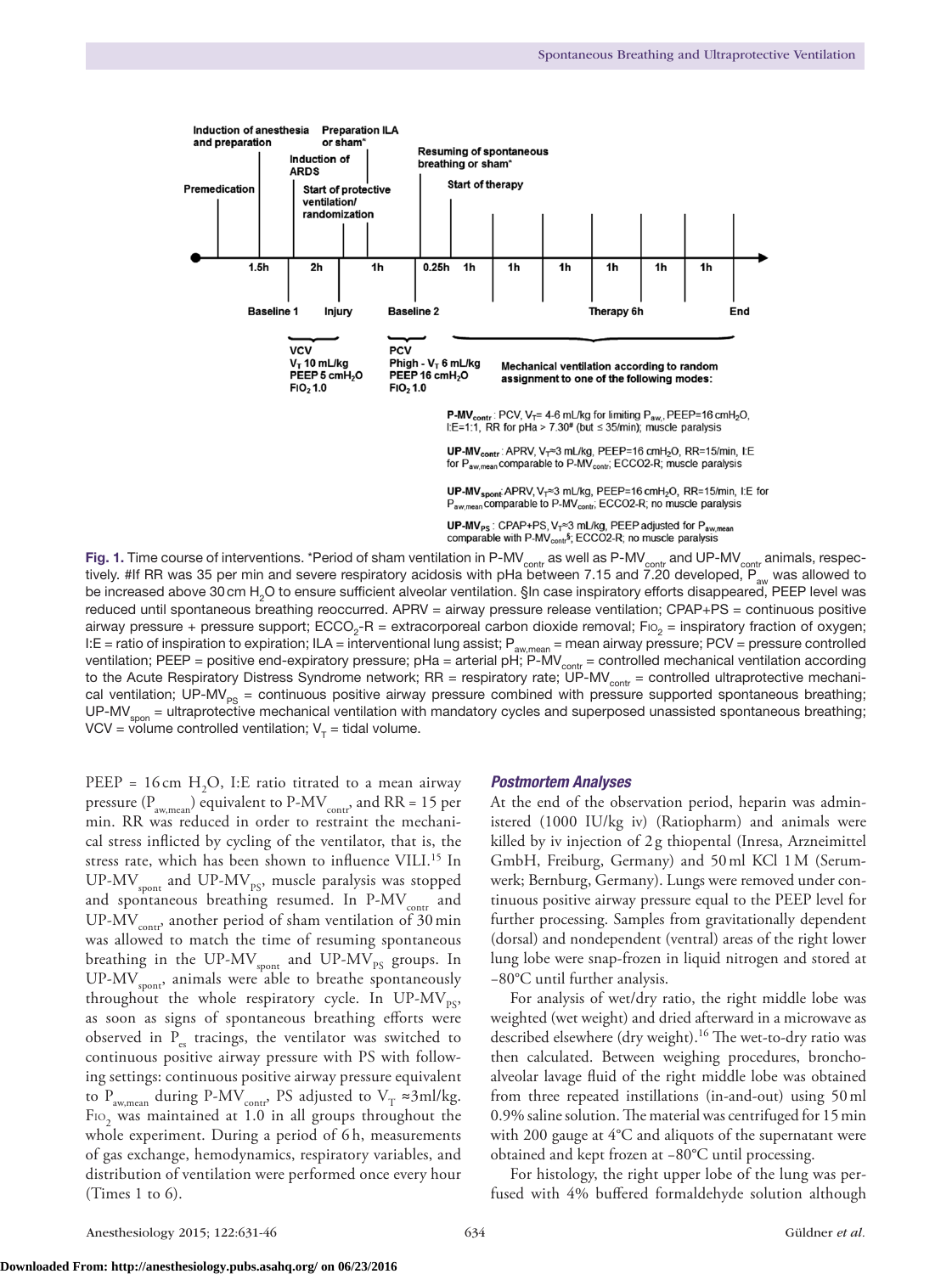a continuous positive pressure equivalent to the PEEP value during the observation period was maintained at the airway. Lung tissue samples of approximately 8 cm<sup>3</sup> were taken from ventral and dorsal zones of the right upper lobe. After perfusion fixation and immersion in 4% buffered formaldehyde solution for 7 days, tissue samples were embedded in paraffin, cut in slices of 5 µm thickness, and stained with hematoxylin–eosin for further analysis. Photomicrographs at magnifications of  $\times$ 25,  $\times$ 100, and  $\times$ 400 were obtained from four nonoverlapping fields of view per section using a light microscope. Diffuse alveolar damage (DAD) was quantified by one of the authors (M.K.), who is an expert anatomist and was blinded to therapy groups, using a weighted scoring system, as described elsewhere.<sup>17</sup> Briefly, values from 0 to 5 were used to represent the severity of seven features of DAD, that is, alveolar edema, interstitial edema, hemorrhage, inflammatory infiltration, epithelial destruction, microatelectasis, and overdistension, with 0 standing for no effect and 5 for maximum severity. Additionally, the extent of each feature characteristic per field of view was determined with values of 0 to 5, with 0 standing for no appearance and 5 for complete involvement. The cumulated DAD Score was calculated as the sum of product of severity and extent of all features, being situated in the range, 0 to 175.

Total RNA from lung was isolated with TRI reagent (Sigma–Aldrich GmbH, Deisenhof, Germany) according to the manufacturer's protocol, followed by purification with NucleoSpin RNA II columns (Macherey&Nagel, Düren, Germany). The complementary DNA was synthesized with the Revert AidTM H Minus First Strand Synthesis Kit (MBI Fermentas, St. Leon Roth, Germany) from 1 µg total RNA according to instructions of the fabricant. The messenger RNA expression of the inflammatory mediators and markers tumor necrosis factor-α, interleukin 6 and 8 (IL-6 and IL-8), amphiregulin and tenascin-c was quantified using quantitative real-time polymerase chain reaction (Maxima SYBR Green qPCR MasterMix:, Fermentas, St. Leon Roth, Germany) with the iCycler MyiQ2 real-time polymerase chain reaction system (BioRad; Munich, Germany), with cyclophilin A and β2-microglobulin as housekeeping genes. The total protein content in broncho-alveolar lavage fluid and lung tissue was measured using the BioRad Protein Assay (BioRad). Protein levels of tumor necrosis factor-α, IL-6, and IL-8 were measured in lung tissue using commercial ELISA kits (R&D Systems, Wiesbaden, Germany) according to the manufacturer's instructions. Myeloperoxidase activity in broncho-alveolar lavage fluid was measured using a spectrophotometric assay using 50mM potassium phosphate (pH 6.0) containing 0.167mg/ml *o*-dianisidine dihydrocholrid and 0.0005% hydrogen peroxide.

#### *Statistical Analyses*

The sample size calculation for testing the primary hypothesis (UP-MV combined with  $\text{ECCO}_{2}$ -R reduces cumulative DAD score) was based on effect estimates obtained from pilot studies. Accordingly, we expected a sample size of seven animals per group to provide the appropriate power  $(1-\beta = 0.8)$ to identify significant ( $\alpha$  = 0.05) differences in DAD Score, taking a mean difference of 15±8, two-tailed test and multiple comparisons (n = 6) into account ( $\alpha^*$  = 0.0083,  $\alpha^*$ ) Bonferroni adjusted).

Data are presented as mean  $\pm$  SD, unless stated otherwise. For functional variables, comparability of groups at injury and BL2 was tested with one-way ANOVA followed by Bonferroni *post hoc* test. *P* values were adjusted for multiple comparisons according to Bonferroni. Differences among and within groups (time effect T1 to T6) were tested with general linear model statistics using BL2 as covariate, and adjusted for repeated measurements according to the Sidak procedure. To test DAD Score, we used a linear mixed model for repeated measures (compound symmetry, repeated covariance type), including field of view and region (ventral *vs.* dorsal zones) as repeated, independent variables, treatment as fixed, independent variable, as well as their significant interactions, to analyze differences in the dependent variable DAD score. Adjustments for repeated measures were performed according to the Tukey Kramer procedure. Residual plots were used to examine model requirements. Other comparisons were explorative in nature. Inflammatory mediators and markers of cell stress were analyzed using Kruskal–Wallis test followed by pairwise Mann–Whitney U test with *post hoc* adjustment according to Bonferroni–Holm procedure. Statistical analysis was performed using SPSS (v. 17.0, Chicago, IL) and SAS (v. 9.2, procedure mixed, SAS Institute, Cary, NC). Statistical significance was accepted at *P* value less than 0.05.

#### **Results**

Due to technical problems with the EIT device, values were obtained from 24 animals in total (P-MV<sub>contr</sub> 7, UP-MV<sub>contr</sub> 6, UP-MV $_{\text{spon}}$  5, and UP-MV $_{\text{PS}}$  6 animals, respectively). Further measurements were performed in all 28 animals ( $n = 7$  per group). As depicted in table 1, P-MV<sub>contr</sub> resulted in average  $V_T \approx 5$  ml/kg, and  $P_{\text{aw,peak}} \approx 33$  cm  $H_2O$ . During UP-MV,  $V_T$  and  $P_{\text{aw,peak}}$  were further reduced to less than  $4$  ml/kg and less than 30 cm  $\rm H_2O$ , respectively. UP-MV  $_{\rm spont}$ was associated with decreased  $P_{\text{aw,peak}}$  compared to UP- $\text{MV}_{\text{contr}}$  and  $\text{UP-MV}_{\text{PS}}$ .  $\text{P}_{\text{aw,mean}}$  was comparable between P-MV $_{\rm{contr}}$  and UP-MV $_{\rm{contr}}$ , but higher than UP-MV $_{\rm{spont}}$  and UP-MV<sub>PS</sub>. During UP-MV<sub>PS</sub>,  $P_{\text{aw,peak}}$  remained fairly constant, indicating that adjustments of PS were not necessary.  ${\rm P}_{\rm L,mean}$  did not differ significantly among groups, but  ${\rm P}_{\rm L,peak}$ was decreased during UP-MV $_{\rm{spont}}$  as compared to P-MV  $_{\rm{contr}}$ . During P-MV<sub>contr</sub>, RR and minute ventilation were higher than in other groups.  $E_{rs}$  and  $R_{rs}$  were comparable during P-MV<sub>contr</sub> and UP-MV<sub>contr</sub>, and pressure–time product did not differ significantly between UP-MV $_{\rm sport}$  and UP-MV $_{\rm ps}$ .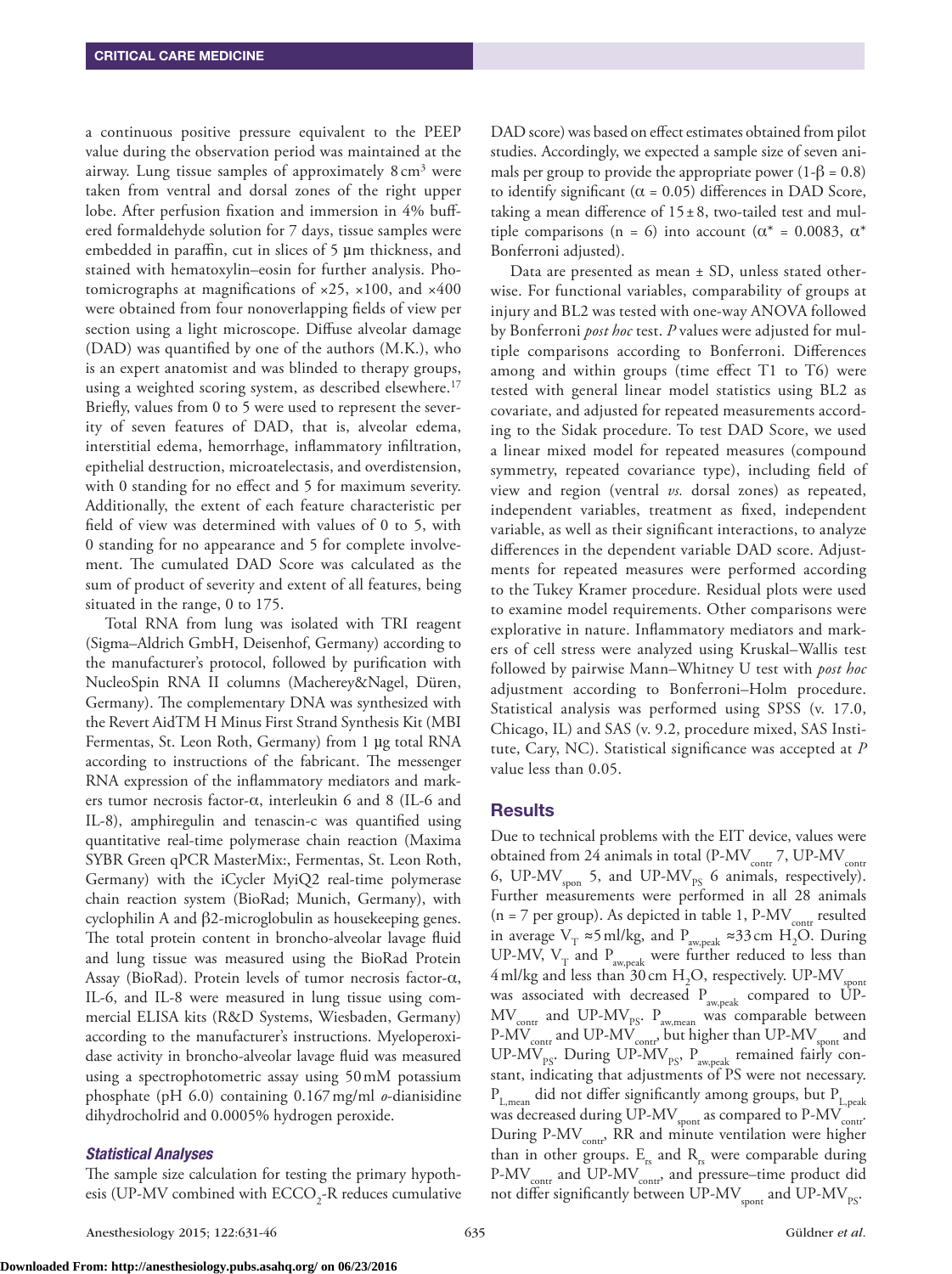| Table 1.                          | Respiratory Variables                                                                                   |                                                                                                                                                                                                                                                                                                                                             |                                                                                 |                                                                                                                                 |                                                                      |                                                                  |                                                                      |                                                                  |                                                                  |                                                                   |                          |                                                                                            |
|-----------------------------------|---------------------------------------------------------------------------------------------------------|---------------------------------------------------------------------------------------------------------------------------------------------------------------------------------------------------------------------------------------------------------------------------------------------------------------------------------------------|---------------------------------------------------------------------------------|---------------------------------------------------------------------------------------------------------------------------------|----------------------------------------------------------------------|------------------------------------------------------------------|----------------------------------------------------------------------|------------------------------------------------------------------|------------------------------------------------------------------|-------------------------------------------------------------------|--------------------------|--------------------------------------------------------------------------------------------|
| Parameter                         | Group                                                                                                   | $\overline{a}$                                                                                                                                                                                                                                                                                                                              | Injury                                                                          | BL2                                                                                                                             | Time <sub>1</sub>                                                    | Time 2                                                           | Time 3                                                               | Time 4                                                           | Time 5                                                           | Time 6                                                            | Group Effect,<br>P Value | Post Hoc Test,<br>P Value                                                                  |
| MV (Vmin)                         | P-MV <sub>contr</sub><br>UP-MV <sub>contr</sub><br>UP-MV <sub>spon</sub><br>$UP-MV_{PS}$                | $6.1 \pm 0.9$<br>$5.5 \pm 1.2$<br>$5.3 \pm 0.7$<br>$5.8 \pm 1.1$                                                                                                                                                                                                                                                                            | $6.7 \pm 0.8$<br>$6.6 \pm 1.0$<br>$5.9 \pm 1.2$<br>$5.8 \pm 1.1$                | $0.1 \pm 0.$<br>$.6 \pm 0.8$<br>$.5 \pm 0.8$<br>$8.3 \pm 1.1$<br>$\sim$ $\sim$ $\sim$                                           | $7.9 \pm 1.0$<br>$1.9 \pm 0.3$<br>$2.3 \pm 0.3$<br>$2.8 \pm 1.3$     | $7.6 \pm 0.9$<br>$1.9 + 0.3$<br>$3.0 + 2.1$<br>$3.2 \pm 1.7$     | $3.0 + 1.9$<br>$2.5 \pm 0.9$<br>$7.5 \pm 1.0$<br>$1.8 + 0.3$         | $2.7 \pm 1.4$<br>$7.5 \pm 1.2$<br>1.8 ± 0.3<br>$2.3 \pm 0.7$     | $7.4 \pm 0.8$<br>$1.9 \pm 0.4$<br>$2.4 \pm 0.5$<br>$2.3 \pm 0.5$ | $1.9 \pm 0.4$<br>$2.2 \pm 0.3$<br>$1.9 + 0.3$<br>$7.6 \pm 1.0$    | 0.001                    | $\{0.001^*, 0.570^+\}$<br>1.000‡<br>$<$ 0.001*, 0.363†<br>$-0.001*$                        |
| V <sub>T</sub> /kg (ml/kg)        | $UP$ -M $V_{\rm contr}$<br>$UP$ - $MV_{\text{spon}}$<br>$P-MV_{\rm contr}$<br>$UP-MV_{PS}$              | $9.9 + 0.2$<br>$10.1 \pm 0.3$<br>$9.8 \pm 0.1$<br>$10.0 + 0.1$                                                                                                                                                                                                                                                                              | $P = 0.260$<br>$10.7 \pm 0.2$<br>$10.7 \pm 0.6$<br>$10.8 + 0.5$<br>$10.9 + 0.2$ | $= 0.293$<br>$5.4 \pm 0.4$<br>$.5 \pm 0.4$<br>$-6 \pm 0.4$<br>$5.8 \pm 0.3$<br>Ä<br>5<br>5                                      | $5.3 \pm 0.4$<br>$3.1 \pm 0.2$<br>$3.5 \pm 0.5$<br>$3.1 \pm 0.4$     | $5.2 \pm 0.4$<br>$3.1 \pm 0.3$<br>$2.9 \pm 0.4$<br>$3.8 + 0.7$   | $5.1 \pm 0.5$<br>$3.0 + 0.3$<br>$3.0 + 0.5$<br>$3.7 \pm 0.7$         | $5.1 \pm 0.6$<br>$3.0 + 0.4$<br>$3.4 \pm 0.6$<br>$2.9 \pm 0.4$   | $5.1 \pm 0.5$<br>$3.1 \pm 0.4$<br>$3.5 \pm 0.6$<br>$3.1 \pm 0.5$ | $3.2 \pm 0.3$<br>$5.2 \pm 0.5$<br>$3.6 + 0.5$<br>$2.6 \pm 0.3$    | 0.001                    | $<$ 0.001 $^*$ , 0.995†,<br>$<$ 0.001*, 0.226†<br>0.072‡<br>$0.001*$                       |
| RR (breaths/min)                  | $UP$ -M $V_{\rm contr}$<br>$UP$ - $MV_{\text{spon}}$<br>$UP$ -MV <sub>PS</sub><br>$P-MV_{\text{contr}}$ | $\begin{array}{cccc} + & 1 & 0 & 0 & 0 & 0 \\ + & 1 & 0 & 0 & 0 & 0 \\ 0 & 0 & 0 & 0 & 0 & 0 \\ + & 0 & 0 & 0 & 0 & 0 \\ 0 & 0 & 0 & 0 & 0 & 0 \\ + & 0 & 0 & 0 & 0 & 0 \\ + & 0 & 0 & 0 & 0 & 0 \\ + & 0 & 0 & 0 & 0 & 0 \\ + & 0 & 0 & 0 & 0 & 0 \\ + & 0 & 0 & 0 & 0 & 0 \\ + & 0 & 0 & 0 & 0 & 0 \\ + & 0 & 0 & 0 & 0 & 0 \\ + & 0 & 0$ | $P = 0.866$<br>$15 \pm 1$<br>$13 + 2$<br>$13 + 2$<br>$15 + 1$                   | $= 0.373$<br>$33 \pm 3$<br>$33 + 2$<br>$35 \pm 1$<br>$33 + 2$<br>$\mathbf{r}$                                                   | $17 \pm 3$<br>$21 + 9$<br>$35 \pm 1$<br>$14 \pm 1$                   | $25 + 14$<br>$19 + 9$<br>$34 \pm 1$<br>$15 + 1$                  | 20 ± 10<br>$20 \pm 7$<br>$35 \pm 1$<br>$15 + 1$                      | $20 \pm 9$<br>$18 + 3$<br>$34 \pm 1$<br>$14 \pm 1$               | $18 + 4$<br>$18 + 2$<br>$34 \pm 1$<br>$15 \pm 1$                 | $15 + 2$<br>$35 \pm 1$<br>$14 \pm 1$<br>$17 \pm 1$                | $-0.001$                 | $<$ 0.001*, 0.0731,<br>$<$ 0.001*, 0.315†<br>0.977‡<br>$0.001*$                            |
| $T/T_{tot}$                       | $UP$ -M $V_{\rm contr}$<br>UP-MV <sub>spon</sub><br>$UP$ -M $V_{PS}$<br>$P-MV_{\rm contr}$              | $0.5 \pm 0.0$<br>$0.5 \pm 0.0$<br>$0.5 + 0.0$<br>$0.5 \pm 0.0$                                                                                                                                                                                                                                                                              | $P = 0.560$<br>$0.5 \pm 0.0$<br>$0.5 \pm 0.0$<br>$0.5 + 0.0$<br>$0.5 \pm 0.0$   | $= 0.474$<br>$.5 \pm 0.0$<br>$-5.045$<br>$.5 \pm 0.0$<br>$0.5 \pm 0.0$<br>Ä<br>$\circ$<br>$\circ$<br>$\circ$                    | $0.8 + 0.0$<br>$0.5 + 0.0$<br>$0.7 \pm 0.1$<br>$0.2 \pm 0.1$         | $0.5 + 0.0$<br>$0.8 + 0.0$<br>$0.7 \pm 0.1$<br>$0.2 \pm 0.1$     | $0.5 + 0.0$<br>$0.8 + 0.0$<br>$0.2 + 0.0$<br>$0.7 \pm 0.1$           | $0.5 \pm 0.0$<br>$0.8 + 0.0$<br>$0.2 \pm 0.0$<br>$0.7 \pm 0.1$   | $0.8 + 0.0$<br>$0.5 \pm 0.0$<br>$0.2 \pm 0.0$<br>$0.7 \pm 0.1$   | $0.8 + 0.0$<br>$0.2 \pm 0.0$<br>$0.5 \pm 0.0$<br>$0.7 \pm 0.1$    | 0.001                    | $<$ 0.001*, 0.015†<br>$-0.001$ *†‡<br>$0.001*$                                             |
| $P_{L,peak}$ (cm $H_2O$ )         | $UP$ -M $V_{\rm contr}$<br>$UP$ - $MV_{\text{spon}}$<br>$UP$ -M $V_{PS}$<br>$P-MV_{\rm contr}$          | $8.1 \pm 1.6$<br>$7.3 + 2.9$<br>$9.4 + 3.3$<br>$10.4 + 2.1$                                                                                                                                                                                                                                                                                 | $P = 0.112$<br>$29.6 + 3.4$<br>$25.1 \pm 4.3$<br>$27.7 + 5.9$<br>$25.9 + 3.2$   | $= 0.482$<br>$2 + 2.9$<br>$13.4 \pm 2.0$<br>$.6 + 1.3$<br>$14.8 + 3.5$<br>$\overline{a}$<br>$\frac{\infty}{2}$<br>$\frac{4}{1}$ | $8.0 \pm 4.3$<br>10.4±2.5<br>$17.3 + 2.7$<br>$9.4 \pm 1.7$           | $11.6 \pm 1.9$<br>$11.2 + 5.5$<br>$16.9 + 2.9$<br>$10.5 + 2.6$   | $17.1 \pm 2.8$<br>$12.2 \pm 1.8$<br>$11.2 \pm 4.8$<br>$12.1 \pm 3.2$ | $16.6 + 3.2$<br>$10.2 \pm 4.5$<br>$10.3 + 3.6$<br>$11.3 \pm 2.7$ | $16.8 + 2.5$<br>$11.9 + 3.3$<br>$9.9 + 3.3$<br>$9.4 + 4.1$       | $17.0 \pm 1.9$<br>$11.5 \pm 2.3$<br>$9.1 + 4.4$<br>$11.3 \pm 1.6$ | 0.001                    | $0.504^*$ , 1.000†,<br>0.472‡<br>0.016*, 0.688†<br>$0.272*$                                |
| $P_{L,mean}$ (cm $H_2O$ )         | $UP$ -M $V_{\rm contr}$<br>UP-MV <sub>spon</sub><br>$P-MV_{\rm contr}$<br>$UP-MV_{PS}$                  | $2.8 \pm 1.4$<br>$3.8 + 2.2$<br>$2.2 \pm 0.7$<br>$2.6 \pm 1.3$                                                                                                                                                                                                                                                                              | $P = 0.299$<br>$11.5 \pm 1.5$<br>$9.0 \pm 1.8$<br>$10.0 + 2.3$<br>$9.2 \pm 1.3$ | $= 0.023$<br>$.3 + 2.3$<br>$6.6 \pm 0.9$<br>$.5 + 2.2$<br>$5.6 \pm 1.4$<br>Ä<br>$\infty$<br>G                                   | $8.0 \pm 1.9$<br>$6.3 \pm 1.6$<br>$5.1 + 2.6$<br>$5.1 \pm 1.0$       | $8.1 \pm 1.5$<br>$7.6 \pm 1.8$<br>$6.6 \pm 2.5$<br>$4.6 \pm 1.6$ | $7.0 + 2.9$<br>$7.9 \pm 1.9$<br>$8.4 \pm 1.6$<br>$5.8 + 2.0$         | $7.3 \pm 1.8$<br>$7.5 \pm 2.4$<br>$4.8 \pm 2.2$<br>$6.7 \pm 3.1$ | $7.6 \pm 1.0$<br>$7.7 \pm 2.9$<br>$5.9 \pm 2.9$<br>$3.7 \pm 2.6$ | $8.1 \pm 1.0$<br>$7.7 \pm 2.3$<br>$5.9 + 3.4$<br>$4.6 \pm 1.9$    | 0.048                    | $0.084$ <sup>*</sup> , $0.110$ <sup>+</sup> ,<br>0.708*, 0.786†<br>0.769‡<br>$1.0*$        |
| $P_{\text{aw,peak}}$ (cm $H_2O$ ) | $UP$ -M $V_{\rm contr}$<br>$UP$ - $MV_{\text{spon}}$<br>$P-MV_{\rm contr}$<br>$UP$ -M $V_{PS}$          | $21.1 \pm 2.0$<br>$18.8 \pm 2.9$<br>$19.0 + 2.2$<br>$17.6 \pm 4.3$                                                                                                                                                                                                                                                                          | $P = 0.089$<br>$40.8 + 3.5$<br>$38.0 + 6.3$<br>$37.1 \pm 3.3$<br>$36.6 + 4.1$   | $= 0.085$<br>$32.9 \pm 2.4$<br>$35.8 \pm 2.1$<br>$32.4 \pm 1.7$<br>$32.3 + 3.2$<br>$\overline{a}$                               | $35.1 \pm 2.2$<br>$26.1 \pm 1.6$<br>$24.1 \pm 3.5$<br>28.4 $\pm 2.3$ | $28.5 \pm 2.4$<br>$24.0 + 3.2$<br>$35.1 \pm 2.7$<br>$26.9 + 2.1$ | $34.8 \pm 2.5$<br>$28.5 \pm 2.6$<br>$27.2 \pm 2.2$<br>$23.6 + 3.1$   | $34.5 + 2.9$<br>$27.1 \pm 2.6$<br>$27.3 + 3.2$<br>$23.4 \pm 3.1$ | $28.0 + 2.6$<br>$34.3 \pm 2.7$<br>$27.6 \pm 2.2$<br>$23.1 + 3.2$ | $27.0 + 2.2$<br>$23.4 + 3.2$<br>$28.0 \pm 1.8$<br>$34.1 \pm 2.7$  | 0.001                    | $<$ 0.001*, 0.966†,<br>$-0.001$ <sup>*</sup> , 0.142 <sup>+</sup><br>$0.023$ ‡<br>$0.001*$ |
|                                   |                                                                                                         |                                                                                                                                                                                                                                                                                                                                             |                                                                                 |                                                                                                                                 |                                                                      |                                                                  |                                                                      |                                                                  |                                                                  |                                                                   |                          | (continued)                                                                                |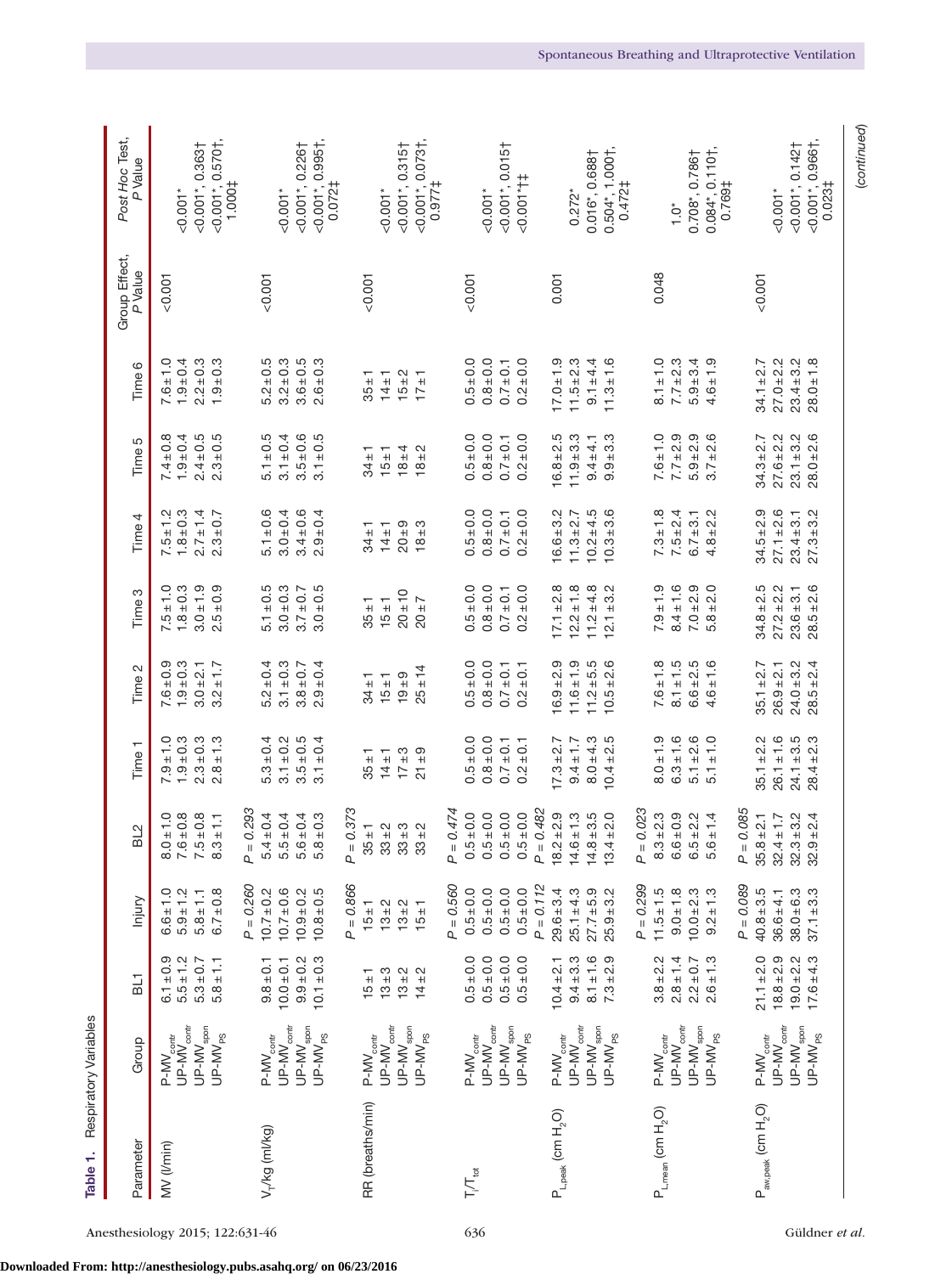| Table 1. (Continued)                                                                                                                                                |                                                                                                |                                                                    |                                                                                              |                                                                                                                                       |                                                                    |                                                                      |                                                                    |                                                                        |                                                                       |                                                                                                                                                  |                          |                                                                                                                                                                                                                                                                                                                                                                                                                                                                                                                                                                                                                                                                                                                                                                                                                                                                                                                                                                                                                                                                                                                                                                                                                  |
|---------------------------------------------------------------------------------------------------------------------------------------------------------------------|------------------------------------------------------------------------------------------------|--------------------------------------------------------------------|----------------------------------------------------------------------------------------------|---------------------------------------------------------------------------------------------------------------------------------------|--------------------------------------------------------------------|----------------------------------------------------------------------|--------------------------------------------------------------------|------------------------------------------------------------------------|-----------------------------------------------------------------------|--------------------------------------------------------------------------------------------------------------------------------------------------|--------------------------|------------------------------------------------------------------------------------------------------------------------------------------------------------------------------------------------------------------------------------------------------------------------------------------------------------------------------------------------------------------------------------------------------------------------------------------------------------------------------------------------------------------------------------------------------------------------------------------------------------------------------------------------------------------------------------------------------------------------------------------------------------------------------------------------------------------------------------------------------------------------------------------------------------------------------------------------------------------------------------------------------------------------------------------------------------------------------------------------------------------------------------------------------------------------------------------------------------------|
| Parameter                                                                                                                                                           | Group                                                                                          | $\overline{a}$                                                     | Injury                                                                                       | BL2                                                                                                                                   | Time <sub>1</sub>                                                  | Time 2                                                               | Time <sub>3</sub>                                                  | Time 4                                                                 | Time 5                                                                | Time 6                                                                                                                                           | Group Effect,<br>P Value | Post Hoc Test,<br>P Value                                                                                                                                                                                                                                                                                                                                                                                                                                                                                                                                                                                                                                                                                                                                                                                                                                                                                                                                                                                                                                                                                                                                                                                        |
| $P_{\text{aw,plat}}$ (cm $H_2O$ )                                                                                                                                   | $UP$ -MV $_{\rm contr}$<br>$UP$ -MV spon<br>$UP-MV_{PS}$<br>$P-MV_{\rm contr}$                 | $17.6 \pm 2.6$<br>$15.8 \pm 1.8$<br>$15.0 + 3.3$<br>$13.5 \pm 1.7$ | $P = 0.368$<br>$28.8 \pm 4.8$ <sup>*</sup><br>$35.1 + 3.0$<br>$30.9 + 3.0$<br>$30.2 \pm 4.2$ | $= 0.064$<br>$34.1 \pm 2.3$<br>$30.7 + 3.4$<br>$31.8 \pm 2.2$<br>$29.7 \pm 3.1$<br>Ä,                                                 | $33.2 \pm 2.5$<br>$24.1 \pm 1.3$<br>$22.4 + 3.1$<br>$28.5 + 2.1$   | $24.7 \pm 1.6$<br>$22.6 \pm 3.2$<br>$26.5 + 3.3$<br>$33.0 \pm 2.8$   | $25.0 \pm 1.6$<br>$22.3 + 3.1$<br>$26.7 + 3.7$<br>$32.6 \pm 2.7$   | $24.6 \pm 1.9$<br>တ<br>$21.9 + 3.3$<br>$26.2 \pm 3.4$<br>$32.3 \pm 2.$ | $32.0 \pm 2.8$<br>$25.1 \pm 1.9$<br>$25.8 + 4.2$<br>$21.7 + 3.1$      | $24.8 \pm 2.0$<br>$27.7 \pm 1.9$<br>$32.1 \pm 2.3$<br>$21.9 + 3.1$                                                                               | $-0.001$                 | $<$ 0.001*, 0.424†<br>$0.003$ *, $0.678$ †,<br>$50.001*$                                                                                                                                                                                                                                                                                                                                                                                                                                                                                                                                                                                                                                                                                                                                                                                                                                                                                                                                                                                                                                                                                                                                                         |
| $P_{\text{aw,mean}}$ (cm $H_2O$ )                                                                                                                                   | $UP$ -M $V_{\rm contr}$<br>$UP$ - $MV_{\text{spon}}$<br>$P-MV_{\rm contr}$<br>$UP$ -M $V_{PS}$ | $10.5 + 0.8$<br>$12.1 \pm 2.4$<br>$10.6 \pm 1.3$<br>$10.4 \pm 1.1$ | $P = 0.043$<br>$19.9 \pm 1.9$<br>$17.0 \pm 1.3$<br>$17.5 \pm 2.4$<br>$17.1 \pm 1.2$          | $= 0.072$<br>$24.8 \pm 1.9$<br>$22.7 \pm 1.6$<br>$23.4 \pm 1.0$<br>$23.1 \pm 0.7$<br>О.                                               | $24.5 \pm 1.8$<br>$20.1 + 2.0$<br>$22.6 \pm 0.9$<br>$21.6 \pm 0.9$ | $24.5 \pm 1.8$<br>$23.0 \pm 1.2$<br>$21.2 \pm 1.2$<br>$20.4 + 2.1$   | $24.3 \pm 1.8$<br>$20.3 + 2.0$<br>$20.7 \pm 1.0$<br>$23.1 \pm 1.1$ | $24.1 \pm 1.8$<br>$20.3 \pm 1.9$<br>$20.8 + 0.9$<br>$23.0 \pm 1.4$     | $24.0 \pm 1.6$<br>$23.2 \pm 1.3$<br>$20.7 \pm 0.7$<br>$20.2 \pm 2.1$  | $20.3 + 2.0$<br>$24.0 \pm 1.6$<br>$23.0 \pm 1.2$<br>$20.4 \pm 0.8$                                                                               | $-0.001$                 | $0.004$ <sup>*</sup> , $0.132$ <sup>+</sup> ,<br>0.001*, 0.025†<br>0.0241<br>0.976‡<br>$0.614*$                                                                                                                                                                                                                                                                                                                                                                                                                                                                                                                                                                                                                                                                                                                                                                                                                                                                                                                                                                                                                                                                                                                  |
| $R_{rs}$ (cm $H_2$ O /L/s)                                                                                                                                          | $UP$ -MV $_{\rm contr}$<br>$UP$ -MV spon<br>$UP$ -M $V_{PS}$<br>$P-MV_{\rm contr}$             | $7.1 \pm 0.8$<br>$6.6 \pm 2.2$<br>$7.2 \pm 0.5$<br>$7.2 \pm 1.1$   | $P = 0.035$<br>$13.2 \pm 2.8$<br>$12.1 \pm 3.8$<br>$9.5 \pm 2.2$<br>$10.7 \pm 1.2$           | $= 0.082$<br>$7.1 \pm 1.9$<br>$5.1 \pm 1.9$<br>$5.4 \pm 0.9$<br>$6.3 \pm 1.4$<br>Ä                                                    | $4.5 \pm 2.3$<br>$6.5 \pm 1.1$                                     | $6.2 \pm 1.0$<br>$4.5 \pm 2.3$                                       | $5.9 + 0.8$<br>$4.3 \pm 2.0$                                       | $5.7 \pm 0.9$<br>$4.0 \pm 2.1$                                         | $5.6 \pm 0.8$<br>$4.1 \pm 2.1$                                        | $5.7 \pm 0.9$<br>$4.3 \pm 2.2$                                                                                                                   | 0.118                    |                                                                                                                                                                                                                                                                                                                                                                                                                                                                                                                                                                                                                                                                                                                                                                                                                                                                                                                                                                                                                                                                                                                                                                                                                  |
| $E_{\text{rs}}$ (cm $H_2O$ /L)                                                                                                                                      | $UP$ -MV $_{\rm contr}$<br>$UP$ - $MV_{\text{spon}}$<br>$P-MV_{\rm contr}$<br>$UP$ - $MV_{PS}$ | $26.6 + 4.0$<br>$23.2 + 8.9$<br>$25.1 + 5.0$<br>$22.1 + 3.9$       | $62.4 \pm 10.5$<br>$P = 0.083$<br>$67.2 \pm 7.3$<br>$57.3 + 4.0$<br>$58.0 + 9.1$             | $58.5 \pm 12.5$<br>$64.1 \pm 11.9$<br>$= 0.110$<br>$73.3 + 9.1$<br>$61.0 + 5.3$<br>$\overline{a}$                                     | $72.2 \pm 10.3$<br>$66.0 + 6.9$                                    | $72.9 \pm 12.2$<br>$71.1 + 7.0$                                      | $72.9 \pm 12.7$<br>$75.0 \pm 7.5$                                  | $71.3 \pm 15.3$<br>$73.7 \pm 10.7$                                     | $70.0 \pm 14.1$<br>$74.9 \pm 7.1$                                     | $69.4 \pm 14.0$<br>$73.3 \pm 7.5$                                                                                                                | 0.886                    |                                                                                                                                                                                                                                                                                                                                                                                                                                                                                                                                                                                                                                                                                                                                                                                                                                                                                                                                                                                                                                                                                                                                                                                                                  |
| PEEP (cm H <sub>2</sub> O)                                                                                                                                          | $UP$ -M $V_{\rm contr}$<br>UP-MV <sub>spon</sub><br>$P-MV_{\rm contr}$<br>$UP$ -M $V_{PS}$     | $4.9 \pm 0.2$<br>$4.9 \pm 0.1$<br>$4.9 \pm 0.1$<br>$5.0 \pm 0.1$   | $P = 0.897$<br>$P = 0.131$<br>$4.9 \pm 0.2$<br>$4.9 \pm 0.1$<br>$5.0 + 0.1$<br>$4.9 \pm 0.1$ | $= 0.066$<br>$= 0.345$<br>$.9 \pm 0.1$<br>$16.0 \pm 0.2$<br>$16.0 \pm 0.1$<br>$16.0 \pm 0.1$<br>$\overline{a}$<br>$\frac{15}{2}$<br>Ä | $19.8 \pm 1.0$<br>$16.0 \pm 0.4$<br>$15.9 \pm 0.2$<br>$15.9 + 0.1$ | $16.0 \pm 0.3$<br>$15.8 \pm 0.2$<br>$15.9 \pm 0.1$<br>$19.4 \pm 0.7$ | $15.9 \pm 0.2$<br>$15.8 \pm 0.2$<br>$19.4 \pm 0.7$<br>$16.0 + 0.1$ | $16.1 \pm 0.4$<br>$15.8 \pm 0.2$<br>$19.5 \pm 0.8$<br>$15.9 \pm 0.1$   | $15.9 \pm 0.02$<br>$19.3 \pm 0.8$<br>$15.9 \pm 0.4$<br>$16.0 \pm 0.2$ | $15.9 \pm 0.2$<br>$15.9 \pm 0.2$<br>$19.2 \pm 1.0$<br>$16.0 + 0.1$                                                                               | $-0.001$                 | $1.000^*$ , $1.000$<br>$-0.001$ *†‡<br>$1.000*$                                                                                                                                                                                                                                                                                                                                                                                                                                                                                                                                                                                                                                                                                                                                                                                                                                                                                                                                                                                                                                                                                                                                                                  |
| PTP (cm H <sub>2</sub> O *s)                                                                                                                                        | $UP-MV_{\text{spon}}$<br>$UP-MV_{PS}$                                                          |                                                                    |                                                                                              |                                                                                                                                       | $20.1 \pm 17$ .<br>$8.0 \pm 7.8$                                   | $53.0 + 56.8$<br>$41.7 + 57.7$                                       | $32.6 + 51.2$<br>$35.8 \pm 39.7$                                   | $17.5 \pm 17.5$<br>$29.8 \pm 36.7$                                     | $19.4 \pm 17.8$<br>$7.6 + 6.6$                                        | $11.4 \pm 10.8$<br>$23.1 \pm 16.1$                                                                                                               | 0.727                    |                                                                                                                                                                                                                                                                                                                                                                                                                                                                                                                                                                                                                                                                                                                                                                                                                                                                                                                                                                                                                                                                                                                                                                                                                  |
| superposed unassisted spontaneous breathing; V <sub>r</sub> /kg = mean tidal volume per kg.<br>according to the Sidak procedure (results of post hoc test are shown |                                                                                                |                                                                    |                                                                                              |                                                                                                                                       |                                                                    |                                                                      |                                                                    |                                                                        |                                                                       | in column "post hoc test" and indicated as: *, versus P-MV <sub>sont</sub> ; † versus UP-MV <sub>sont;</sub> ; ‡ versus UP-MV <sub>spon</sub> ). |                          | tory ∪istress Syndrome network; PTP = pressure–time product; RR = respiratory rate; R <sub>s</sub> = resistance of the respiratory system; T <sub>{Text</sub> = inspiratory time to total cycle time; UP-MV <sub>sont</sub> = controlled ultraprotective<br>me<br>Values are shown as mean and SD, and were obtained from 28 animals in total (n = 7 per group). There were no missing values. Statistical significance was accepted at P< 0.05. Comparability of groups at injury and<br>BL2 was tested using one-way ANOVA followed by Bonferroni post hoc tests, with P values given in italics below the respective columns. In case of significant differences at BL2, values at this time point were used<br>as covariate during general linear model statistics. Differences among groups were tested with general linear model statistics (results are shown in column "Group effect.") and adjusted for repeated measurements<br>BL1 = baseline 1; BL2 = baseline 2; E <sub>s</sub> = elastance of the respiratory system; IN = injury; MV = minute verrilation; P <sub>awrean</sub> = mean airway pressure; P <sub>awreak</sub> = peak airway pressure; P <sub>awreak</sub> = plateau airway pressure; |

**Downloaded From: http://anesthesiology.pubs.asahq.org/ on 06/23/2016**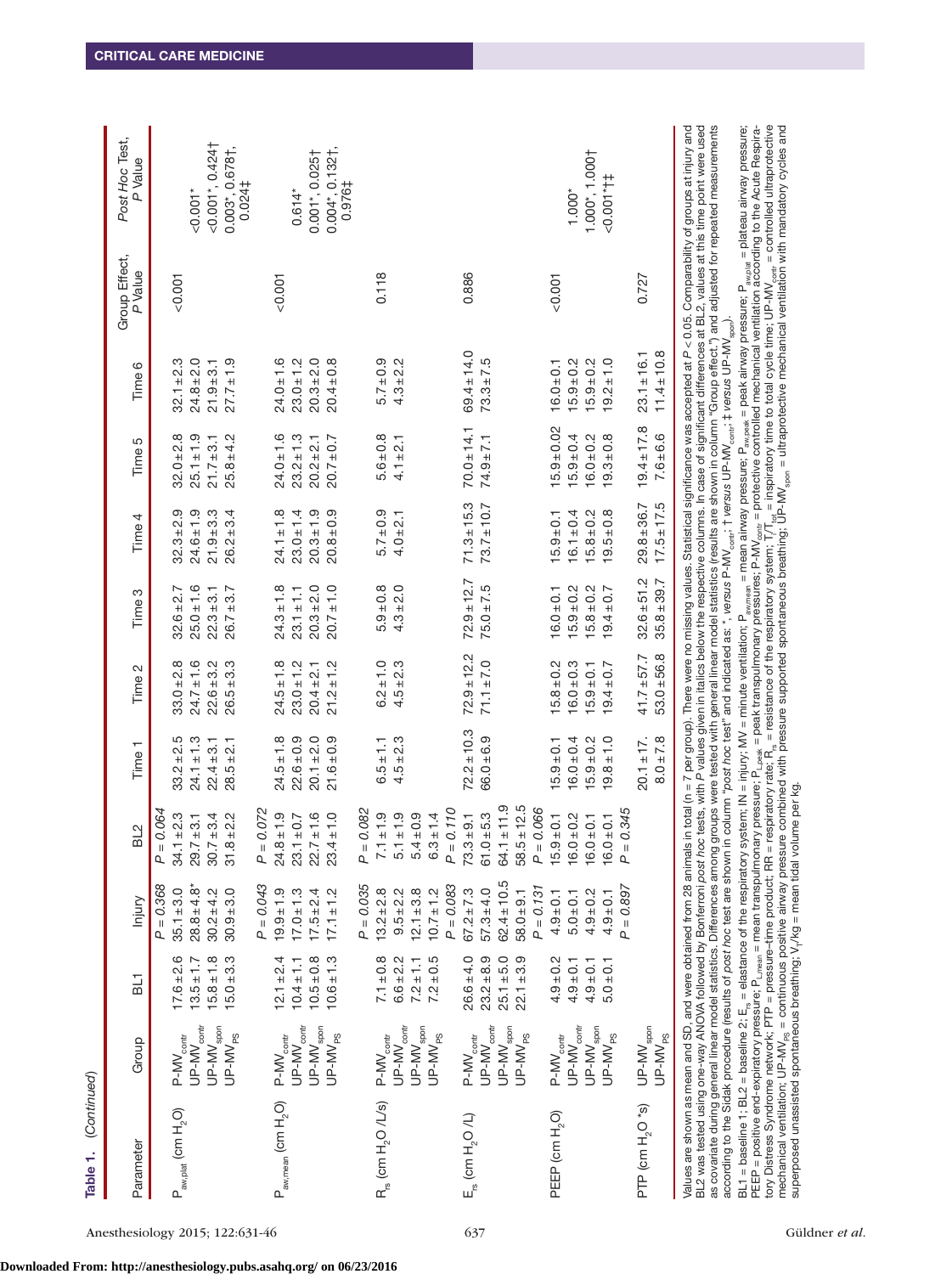| Table 2.                                     | Hemodynamics and Gas Exchange                                                                             |                                                                          |                                                                                         |                                                                                                                           |                                                                                |                                                                                |                                                                             |                                                                                                 |                                                                                               |                                                                          |                          |                                                                            |
|----------------------------------------------|-----------------------------------------------------------------------------------------------------------|--------------------------------------------------------------------------|-----------------------------------------------------------------------------------------|---------------------------------------------------------------------------------------------------------------------------|--------------------------------------------------------------------------------|--------------------------------------------------------------------------------|-----------------------------------------------------------------------------|-------------------------------------------------------------------------------------------------|-----------------------------------------------------------------------------------------------|--------------------------------------------------------------------------|--------------------------|----------------------------------------------------------------------------|
| Parameter                                    | Group                                                                                                     | $\overline{B}$                                                           | Injury                                                                                  | $\frac{2}{3}$                                                                                                             | Time <sub>1</sub>                                                              | Time 2                                                                         | Time 3                                                                      | Time 4                                                                                          | Time 5                                                                                        | Time 6                                                                   | Group Effect,<br>P Value | Post Hoc Test,<br>P Value                                                  |
| Pao <sub>2</sub> /Fio <sub>2</sub><br>(mmHg) | $UP$ - $M\widetilde{V}_{\rm contr}$<br>$UP$ -M $V_{\text{spon}}$<br>$UP-MV_{PS}$<br>$P-MV_{\text{coptr}}$ | $578.5 \pm 26.1$<br>$577.6 \pm 60.6$<br>$580.4 + 53.5$<br>$563.9 + 41.4$ | $57.6 \pm 17.4$<br>$57.8 \pm 15.1$<br>$57.5 \pm 14.1$<br>$46.0 \pm 4.9$                 | $162.1 \pm 78.8$<br>.33.3<br>$92.7 \pm 19.1$<br>5.16<br>$163.7 +$<br>$135.6 +$                                            | $342.2 \pm 107.6$<br>$373.1 \pm 142.3$<br>$131.2 \pm 44.8$<br>$163.9 \pm 84.3$ | $399.6 \pm 115.0$<br>$357.6 \pm 130.8$<br>$172.0 \pm 70.5$<br>$137.3 \pm 70.6$ | $361.6 \pm 147.8$<br>$419.9 + 113.5$<br>$222.1 \pm 102.4$<br>$150.9 + 81.8$ | $3535.0 \pm 140.9$ $389.9 \pm 127.5$ $403.5 \pm 122.0$<br>$297.7 \pm 100.4$<br>$152.4 \pm 75.5$ | $440.1 \pm 103.5$ 433.1 $\pm$ 100.2 440.8 $\pm$ 92.4<br>$344.4 \pm 109.4$<br>$163.5 \pm 80.2$ | $359.1 \pm 93.8$<br>$176.6 + 80.9$                                       | 1001                     | $0.040^*$ , < $0.0011$<br>$0.266^*$ , $0.005$ †,<br>0.940‡<br>$0.436*$     |
| $Q_{\nu A}/\dot{Q}_{r}$ (%)                  | $UP$ -M $V_{\rm contr}$<br>$UP$ -M $V_{\text{spon}}$<br>$UP$ -M $V_{PS}$<br>$P-MV_{contr}$                | $8.0 + 3.6$<br>$7.3 + 6.0$<br>$7.3 \pm 4.9$<br>$9.8 + 6.3$               | $52.6 \pm 15.0$<br>$55.3 \pm 16.6$<br>$55.7 \pm 13.7$<br>$P = 0.377$<br>$59.9 + 9.9$    | $38.7 \pm 11.2$<br>$P = 0.104$<br>0.4<br>$28.1 \pm 7.8$<br>$26.3 \pm 7.7$<br>$28.3 +$                                     | $29.8 + 6.8$<br>$15.3 + 8.6$<br>$29.3 + 8.7$<br>$19.1 + 8.3$                   | $25.5 \pm 7.8$<br>$13.1 \pm 4.8$<br>$18.2 \pm 9.6$<br>$33.2 \pm 6.1$           | $18.4 \pm 11.0$<br>$12.6 \pm 6.0$<br>$21.8 + 6.7$<br>$31.8 + 4.7$           | $17.8 + 4.6$<br>$34.6 + 8.9$<br>$12.3 \pm 6.4$<br>$19.4 + 9.1$                                  | $15.1 \pm 4.6$<br>$31.9 \pm 5.7$<br>$12.7 + 5.9$<br>$17.5 + 8.3$                              | $15.7 \pm 6.9$<br>$15.6 \pm 4.8$<br>$32.0 + 6.8$<br>$14.2 + 5.0$         | &0.001                   | $0.231^*$ , < $0.0011$<br>$0.965$ *, $0.003$ †,<br>$0.727 \pm$<br>$0.021*$ |
| Paco <sub>2</sub><br>(mmHg)                  | $UP$ -M $V_{\rm contr}$<br>$UP$ -M $V_{\text{spon}}$<br>$P-MV_{contr}$<br>$UP-MV_{PS}$                    | $41.5 \pm 1.3$<br>$40.7 \pm 3.2$<br>$39.8 \pm 3.2$<br>$39.5 + 3.7$       | $70.6 \pm 18.2$<br>$68.6 \pm 10.6$<br>61.0 ± 14.7<br>$P = 0.840$<br>$67.4 + 8.2$        | $78.5 \pm 10.3$<br>$83.2 \pm 7.0$<br>$P = 0.103$<br>$80.4 \pm 7.8$<br>3.2<br>$84.5 +$                                     | $87.4 \pm 7.7$<br>$70.3 + 5.2$<br>$68.0 \pm 6.7$<br>$65.6 \pm 8.1$             | $67.5 \pm 10.3$<br>$59.0 \pm 2.8$<br>$59.3 \pm 9.7$<br>$90.2 + 8.7$            | $90.8 \pm 11.7$<br>$57.0 + 5.6$<br>$58.4 + 8.6$<br>$66.3 \pm 6.9$           | $92.7 \pm 11.1$<br>$58.5 + 4.4$<br>$63.7 + 5.0$<br>$59.1 \pm 7.5$                               | $86.2 \pm 10.6$<br>$58.4 \pm 2.9$<br>$59.9 + 6.7$<br>$66.3 \pm 6.7$                           | $84.3 \pm 13.0$<br>$61.6 + 2.5$<br>$64.6 + 5.6$<br>$60.0 + 8.1$          | < 0.001                  | $<$ 0.001*, 0.478†<br>$<$ 0.001*, 1.000†,<br>0.476‡<br>$0.001*$            |
| Arterial pH                                  | $UP$ -M $V_{\rm contr}$<br>$UP$ -M $V_{\text{spon}}$<br>$P-MV_{contr}$<br>$UP-MV_{PS}$                    | $7.47 \pm 0.04$<br>$7.45 \pm 0.04$<br>$7.48 \pm 0.03$<br>$7.44 \pm 0.04$ | $7.28 \pm 0.05$<br>$7.26 \pm 0.05$<br>$7.27 \pm 0.04$<br>$7.32 \pm 0.07$<br>$P = 0.646$ | $7.22 \pm 0.04$<br>$-0.04$<br>$7.23 \pm 0.04$<br>$7.18 + 0.01$<br>$P = 0.520$<br>$7.22 \pm$                               | $7.21 \pm 0.04$<br>$7.30 \pm 0.03$<br>$7.27 \pm 0.04$<br>$7.28 \pm 0.04$       | $7.22 \pm 0.05$<br>$7.30 \pm 0.06$<br>$7.35 \pm 0.02$<br>$7.33 \pm 0.05$       | $7.22 \pm 0.05$<br>$7.37 \pm 0.03$<br>$7.31 \pm 0.04$<br>$7.34 \pm 0.04$    | $7.23 \pm 0.04$<br>$7.37 \pm 0.03$<br>$7.34 \pm 0.03$<br>$7.34 \pm 0.04$                        | $7.26 \pm 0.04$<br>$7.37 \pm 0.03$<br>$7.34 \pm 0.04$<br>$7.33 \pm 0.03$                      | $7.27 \pm 0.05$<br>$7.35 \pm 0.02$<br>$7.35 \pm 0.04$<br>$7.33 \pm 0.05$ | &0.001                   | $<$ 0.001*, 0.808†,<br>$<$ 0.001*, 0.934†<br>1.000‡<br>$< 0.001*$          |
| CO (I/min)                                   | $UP$ -M $V_{\rm contr}$<br>UP-MV <sub>spon</sub><br>$P-MV_{contr}$<br>$UP-MV_{PS}$                        | $4.99 \pm 0.52$<br>$4.33 \pm 0.99$<br>$5.46 \pm 1.16$<br>$5.56 \pm 1.22$ | $5.55 \pm 0.92$<br>$5.74 \pm 1.14$<br>$6.00 \pm 1.47$<br>$5.32 \pm 1.41$<br>$P = 0.766$ | $5.21 \pm 1.45$<br>:1.25<br>$4.88 \pm 1.12$<br>$4.79 \pm 1.27$<br>$P = 0.603$<br>$4.83 \pm$                               | $4.79 + 0.93$<br>$5.32 \pm 1.53$<br>$4.65 + 0.69$<br>$5.00 \pm 1.12$           | $4.33 \pm 0.79$<br>$4.61 \pm 0.67$<br>$4.64 \pm 0.63$<br>$4.53 \pm 0.96$       | $4.60 + 0.66$<br>$4.53 \pm 0.77$<br>$4.45 \pm 0.81$<br>$4.68 + 0.91$        | $4.88 \pm 1.29$<br>$5.18 \pm 1.08$<br>$4.32 \pm 0.86$<br>$4.80 \pm 0.98$                        | $4.74 \pm 0.55$<br>$5.37 \pm 1.02$<br>$4.98 \pm 1.14$<br>$4.41 \pm 0.8$                       | $4.24 \pm 0.84$<br>$5.29 \pm 1.43$<br>$4.93 \pm 0.98$<br>$4.90 \pm 0.71$ | 0.647                    |                                                                            |
| HR (I/min)                                   | $UP$ -MV $_{\rm contr}$<br>$UP$ - $MV_{\text{spon}}$<br>$UP$ -M $V_{PS}$<br>$P-MV_{\text{contr}}$         | $93 \pm 10$<br>$89 + 11$<br>$95 \pm 6$<br>$7 + 7$                        | $P = 0.811$<br>$105 \pm 12$<br>$105 \pm 13$<br>$88 \pm 12$<br>$101 \pm 17$              | $P = 0.943$<br>$95 \pm 15$<br>$106 \pm 13$<br>$98 \pm 16$<br>$103 + 9$                                                    | $96 \pm 12$<br>$98 \pm 6$<br>$9 = 801$<br>$95 + 9$                             | $88 + 14$<br>$99 \pm 8$<br>$104 + 8$<br>$58 \pm 7$                             | $98 + 16$<br>$90 \pm 12$<br>$96 + 5$<br>$7 + 66$                            | $98 \pm 18$<br>$101 \pm 10$<br>$88 + 14$<br>$95 + 5$                                            | $92 \pm 16$<br>$104 \pm 13$<br>$88 + 17$<br>$96 \pm 5$                                        | $95 \pm 18$<br>$84 \pm 13$<br>$99 \pm 9$<br>$94 \pm 6$                   | 0.131                    |                                                                            |
| MAP (mmHg)                                   | $UP$ - $MV_{\rm contr}$<br>UP-MV <sub>spon</sub><br>$P-MV_{\text{contr}}$<br>$UP-MV_{PS}$                 | $78 + 15$<br>$83 + 9$<br>$71 \pm 7$<br>76±5                              | $P = 0.694$<br>$P = 0.121$<br>$90 \pm 10$<br>$92 \pm 14$<br>$98 \pm 17$<br>$91 + 9$     | $P = 0.492$<br>$= 0.363$<br>$90 \pm 14$<br>$\overline{Q}$<br>$\overline{O}$<br>ო<br>$89 +$<br>$rac{+}{8}$<br>$89 +$<br>Q. | $93 \pm 6$<br>$37 + 5$<br>$96 + 5$<br>$92 \pm 8$                               | $92 \pm 6$<br>$97 + 5$<br>$95 \pm 6$<br>$5 + 7$                                | $92 \pm 8$<br>$91 \pm 5$<br>$91 \pm 8$<br>$88 \pm 7$                        | $92 + 9$<br>$9 - 5$<br>$92 \pm 7$<br>$2\mp06$                                                   | $91 \pm 8$<br>$90 + 9$<br>$89 + 6$<br>$84 + 5$                                                | $87 \pm 10$<br>$86 + 9$<br>$90 \pm 5$<br>$93 + 5$                        | 0.352                    |                                                                            |

(*continued*)

(continued)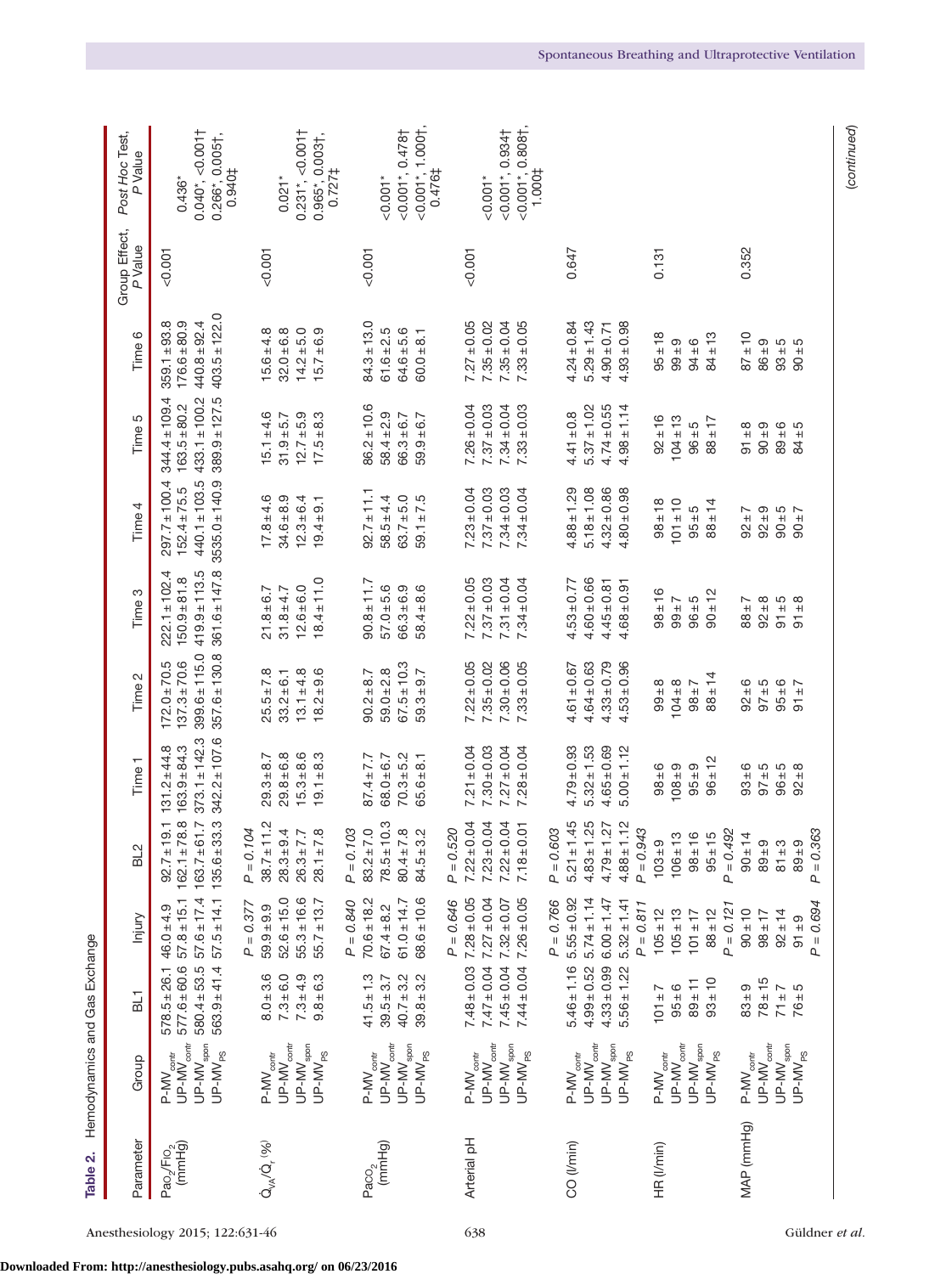| Table 2. (Continued)               |                                                                                             |                 |                    |                                    |                   |                   |                   |                  |                 |                 |          |                                                                                                                                                                                                                                                                                                                                                                                                                                                                                                                                                                                                                                                            |
|------------------------------------|---------------------------------------------------------------------------------------------|-----------------|--------------------|------------------------------------|-------------------|-------------------|-------------------|------------------|-----------------|-----------------|----------|------------------------------------------------------------------------------------------------------------------------------------------------------------------------------------------------------------------------------------------------------------------------------------------------------------------------------------------------------------------------------------------------------------------------------------------------------------------------------------------------------------------------------------------------------------------------------------------------------------------------------------------------------------|
| Parameter                          | Group                                                                                       | BL <sub>1</sub> | Injury             | BL2                                | Time <sub>1</sub> | Time <sub>2</sub> | Time <sub>3</sub> | Time 4           | Time 5          | Time 6          | P Value  | Group Effect, Post Hoc Test,<br>P Value                                                                                                                                                                                                                                                                                                                                                                                                                                                                                                                                                                                                                    |
| MPAP (mmHg) P-MV contr             |                                                                                             | $17 + 3$        | $32 + 4$           | ო<br>$\pm 08$                      | $30 + 2$          | $30 + 3$          | $29 + 3$          | $30 + 3$         | $29 + 3$        | $27 \pm 2$      | &0.007   |                                                                                                                                                                                                                                                                                                                                                                                                                                                                                                                                                                                                                                                            |
|                                    | $UP$ -MV $_{\rm contr}$                                                                     | $18 + 2$        | $34 + 5$           | ო<br>$\frac{1}{31}$                | $39 + 5$          | $42 + 4$          | $39 + 3$          | $38 + 3$         | $38 + 2$        | $38 + 3$        |          | $-0.001*$                                                                                                                                                                                                                                                                                                                                                                                                                                                                                                                                                                                                                                                  |
|                                    | UP-MV <sub>spon</sub>                                                                       | $16 + 3$        | $34 \pm 2$         | $\sim$<br>$32 \pm$                 | $34 \pm 4$        | $33 \pm 6$        | $31 \pm 3$        | $31 + 5$         | $32 + 5$        | $31 + 4$        |          | $0.591$ ", $0.006$                                                                                                                                                                                                                                                                                                                                                                                                                                                                                                                                                                                                                                         |
|                                    | $UP-MV_{PS}$                                                                                | $19 + 3$        | $34 \pm 4$         | က<br>$33 \pm$                      | $33 \pm 2$        | $33 + 4$          | $34 + 4$          | $33 \pm 4$       | $31 \pm 4$      | $33 \pm 5$      |          | $0.321$ *, $0.017$<br>1,999#                                                                                                                                                                                                                                                                                                                                                                                                                                                                                                                                                                                                                               |
|                                    |                                                                                             |                 | $P = 0.801$        | 246<br>$P = 0$ .                   |                   |                   |                   |                  |                 |                 |          |                                                                                                                                                                                                                                                                                                                                                                                                                                                                                                                                                                                                                                                            |
| CVP (mmHg)                         | $P-MV_{\text{contr}}$                                                                       | 6 ± 2           | $\pm$              | $\mathbf{\Omega}$<br>$\frac{1}{2}$ | $7 \pm 2$         | $6 + 2$           | 6 ± 2             | 6 ± 2            | $6 + 2$         | 6 ± 2           | $-0.001$ |                                                                                                                                                                                                                                                                                                                                                                                                                                                                                                                                                                                                                                                            |
|                                    | $UP-MV_{\rm contr}$                                                                         | $7 \pm 2$       | $\frac{+}{\infty}$ | $\frac{4}{5}$                      | $\frac{1}{9}$     | $-10+$            | $-10$             | $-10$            | $-10^{+1}$      | $-10^{+1}$      |          | $0.001*$                                                                                                                                                                                                                                                                                                                                                                                                                                                                                                                                                                                                                                                   |
|                                    | $UP$ -MV spon                                                                               | $6 \pm 1$       | $8 \pm 2$          | $\sim$<br>$\frac{+}{0}$            | $-10 + 1$         | $\frac{1}{9}$     | $-10 + 1$         | $\frac{+}{0}$    | $-10^{+1}$      | $10 + 1$        |          | $<$ 0.001*, 0.941†                                                                                                                                                                                                                                                                                                                                                                                                                                                                                                                                                                                                                                         |
|                                    | $UP-MV_{PS}$                                                                                | 6 ± 2           | $7 \pm 1$          | $\frac{+}{8}$                      | $10 \pm 1$        | 10±1              | $10 \pm 1$        | −<br>ອ           | $-6 + 1$        | $-10 + 1$       |          | $<$ 0.001*, 0.860†,<br>1.000‡                                                                                                                                                                                                                                                                                                                                                                                                                                                                                                                                                                                                                              |
|                                    |                                                                                             |                 | $P = 0.059$        | 214<br>$P = 0$ .                   |                   |                   |                   |                  |                 |                 |          |                                                                                                                                                                                                                                                                                                                                                                                                                                                                                                                                                                                                                                                            |
| PO <sub>2</sub> gradient<br>(mmHg) | $P-MV_{\text{contr}}$                                                                       | n.a.            | n.a.               | n.a                                | n.a.              | n.a.              | n.a.              | n.a.             | n.a.            | n.a.            | 0.251    |                                                                                                                                                                                                                                                                                                                                                                                                                                                                                                                                                                                                                                                            |
|                                    | $UP$ -MV $_{\rm contr}$                                                                     | n.a.            | n.a.               | n.a                                | $17.6 + 86.0$     | $09.4 + 47.8$     | $73.8 + 51.3$     | $63.6 \pm 62.4$  | $45.0 + 54.8$   | $23.4 + 52.1$   |          |                                                                                                                                                                                                                                                                                                                                                                                                                                                                                                                                                                                                                                                            |
|                                    | UP-MV <sub>spon</sub>                                                                       | n.a.            | n.a.               | n.a                                | $32.0 \pm 78.1$   | $-1.6 + 90.5$     | $-15.8 + 86.4$    | $-4.2 \pm 37.3$  | $28.2 + 65.3$   | $2.4 + 31.2$    |          |                                                                                                                                                                                                                                                                                                                                                                                                                                                                                                                                                                                                                                                            |
|                                    | $UP-MV_{PS}$                                                                                | n.a.            | n.a.               | n.a                                | $56.1 \pm 63.8$   | $-17.4 + 85.7$    | $-7.2 \pm 72.4$   | $-14.3 \pm 78.7$ | $-3.1 \pm 62.7$ | $-3.3 \pm 48.0$ |          |                                                                                                                                                                                                                                                                                                                                                                                                                                                                                                                                                                                                                                                            |
| PCO <sub>2</sub> gradient          | $P-MV_{\text{contr}}$                                                                       | n.a.            | n.a.               | n.a                                | n.a.              | n.a.              | n.a.              | n.a.             | n.a.            | n.a.            | 0.560    |                                                                                                                                                                                                                                                                                                                                                                                                                                                                                                                                                                                                                                                            |
| (mmHg)                             | JP-MV <sub>contr</sub>                                                                      | n.a.            | n.a.               | n.a                                | $39.2 + 5.8$      | $33.4 + 6.7$      | $32.4 \pm 4.8$    | $29.9 + 6.2$     | $31.0 + 5.1$    | $33.0 + 5.6$    |          |                                                                                                                                                                                                                                                                                                                                                                                                                                                                                                                                                                                                                                                            |
|                                    | UP-MV <sub>spon</sub>                                                                       | n.a.            | n.a.               | n.a                                | $35.4 \pm 16.6$   | $36.8 \pm 19.5$   | $33.6 \pm 15.3$   | $31.2 + 6.7$     | $31.2 \pm 6.3$  | $30.0 + 5.0$    |          |                                                                                                                                                                                                                                                                                                                                                                                                                                                                                                                                                                                                                                                            |
|                                    | $UP-MV_{PS}$                                                                                | ี<br>ด.ส        | n.a.               | n.a                                | $37.7 \pm 7.5$    | $34.6 \pm 10.9$   | $34.3 + 8.8$      | $30.8 \pm 10.7$  | $33.8 \pm 7.3$  | $32.9 + 8.3$    |          |                                                                                                                                                                                                                                                                                                                                                                                                                                                                                                                                                                                                                                                            |
|                                    | P-MV <sub>sontr</sub> ; † versus UP-MV <sub>sontr</sub> ; ‡ versus UP-MV <sub>spon</sub> ). |                 |                    |                                    |                   |                   |                   |                  |                 |                 |          | BL2 was tested using one-way ANOVA followed by Bonferroni post hoc tests, with P values given in italics below the respective columns. Differences among groups were tested with general linear model statistics<br>results are shown in column "Group effect.") and adjusted for repeated measurements according to the Sidak procedure (results of post hoc test are shown in column "post hoc test" and indicated as: * versus<br>Values are shown as mean and SD, and were obtained from 28 animals in total (n = 7 per group). There were no missing values. Statistical significance was accepted at P < 0.05. Comparability of groups at injury and |

BL1 = baseline 1; BL2 = baseline 2; CO = cardiac output; CO = cardial venous pressure; HR = heart rate; IN = injury; MAP = mean arterial pressure; MPAP = mean pulmonary arterial pressure; Pac $\rm{C_2}$  = partial arterial

BL1 = baseline 1; BL2 = baseline 2; CO = cardiac output; CVP = central venous pressure; HR = heart rate; IN = injury; MAP = mean arterial pressure; MPAP = mean pulmonary arterial pressure; PaCO<sub>2</sub> = partial arterial pressu pressure of carbon dioxide; PCO<sub>2</sub> gradient of partial carbon dioxide pressure between inlet and outlet of the interventional lung assist; P/F Ratio = ratio of partial arterial oxygen pressure and fraction of inspired oxygen; P-MV $_{\rm{scult}}$  = protective controlled MV according to the Acute Respiratory Distress Syndrome network; PO<sub>2</sub> gradient = gradient of partial oxygen pressure between inlet and outlet of the interventional lung assist; Q<sub>ox</sub>/Q<sub>t =</sub> venous admixture; UP-MV<sub>contr</sub> = controlled ultraprotective mechanical ventilation; UP-MV<sub>es =</sub> continuous positive airway pressure combined with pressure supported spontaneous breathing; UP-M<sub>Vspon</sub> = ultraprotective MV with mandatory cycles and superposed unassisted spontaneous breathing.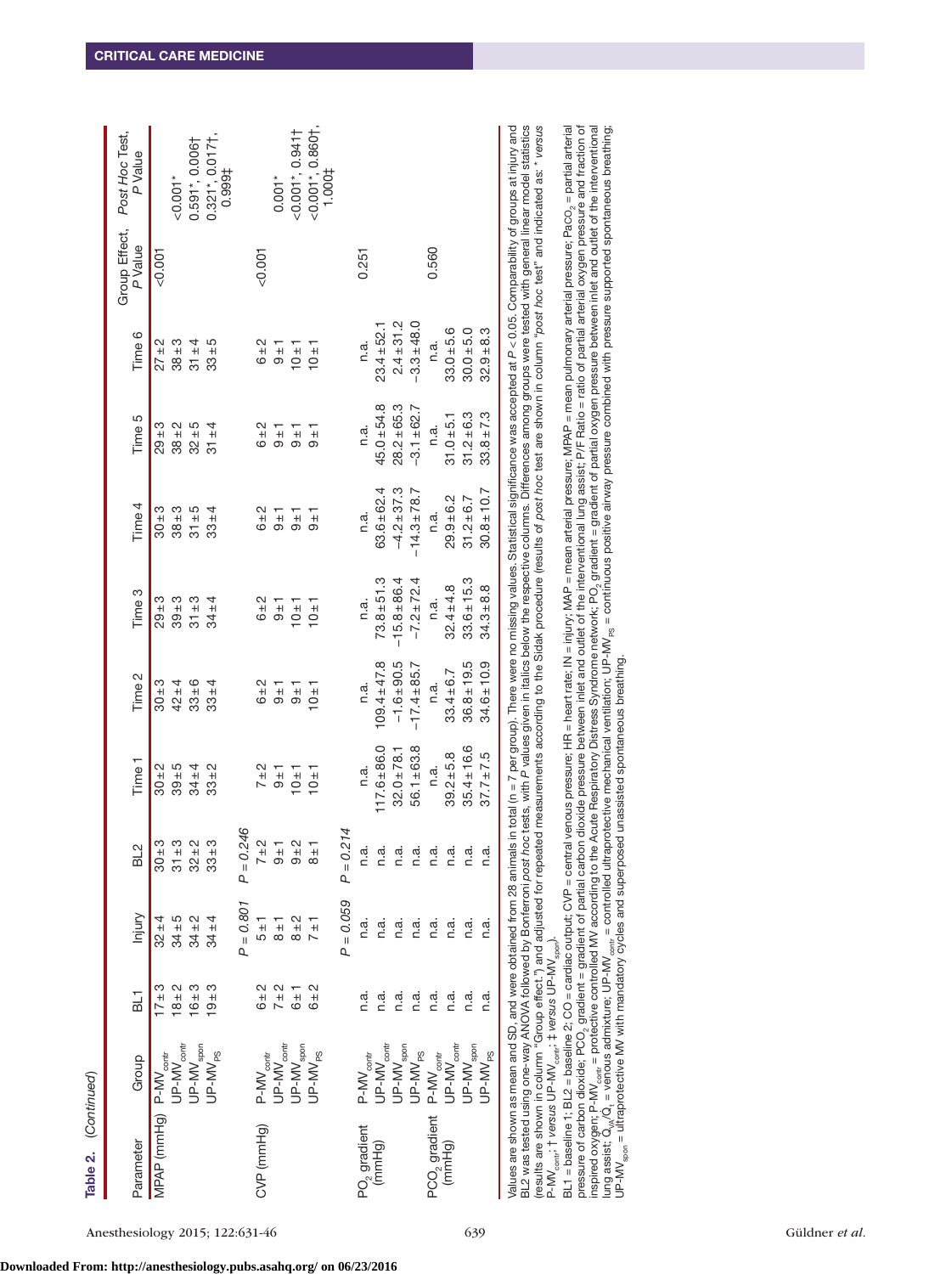The double hit injury resulted in  $PaO<sub>2</sub>/FiO<sub>2</sub>$  less than 85 mmHg in all animals. As shown in table 2,  $UP\text{-}MV_{\text{contr}}$ was associated with decreased oxygenation and higher intrapulmonary shunt levels compared to  $P-MV_{\text{contr}}$ . The time needed to resume spontaneous breathing was  $34 \pm 14$ and 33 ± 11 min in UP-MV $_{\rm spon}$  and UP-MV $_{\rm PS}$ , respectively. Both UP-MV<sub>spont</sub> and UP-MV<sub>PS</sub> yielded higher Pao<sub>2</sub>/ FIO, and lower intrapulmonary shunt than UP-MV<sub>contr</sub>.  $ECCO<sub>2</sub>$ -R reduced Paco<sub>2</sub> and increased pHa, as compared to P-MV<sub>contr</sub>. Heart rate, mean arterial blood pressure, and cardiac output did not differ significantly among groups, whereas mean pulmonary arterial pressures was decreased during P-MV<sub>contr</sub>, UP-MV<sub>spont</sub>, and UP-MV<sub>PS</sub> than UP-MV<sub>contr</sub>. Also, central venous pressure was higher during UP-MV strategies. The partial pressure of oxygen gradient across the ILA® membrane was significantly higher than zero during UP-MV<sub>contr</sub>, but not during UP-MV<sub>spont</sub> and UP-MV<sub>ps</sub>, while the partial pressure of carbon dioxide gradient was always higher than zero in all ultraprotective strategies.

Figure 2 shows the distribution of ventilation.  $UP-MV_s$ pont and  $UP-MV_{PS}$  were associated with a redistribution of ventilation from central to dorsal lung zones compared to  $P-MV_{\text{contr}}$  and UP-MV<sub>contr</sub>. However, we could not detect a redistribution of perfusion (differences of angular coefficients of relative pulmonary blood flow between Time 6 and BL2, median [interquartile range]) neither along the ventral-dorsal axis (P-MVcontr: 0.0019 [0.0000, 0.0042]; UP-MV<sub>contr</sub>: 0.0007 [-0.0007, 0.0020]; UP-MV<sub>spont</sub>: -0.0008  $[-0.0022, 0.0006]$ ; UP-MV<sub>ps</sub>:  $-0.0009$  [ $-0.0016, 0.0032$ ]), nor along the cranial–caudal axis (P-MV<sub>contr</sub>: -0.0010 [-0.0016, 0.0001]; UP-MV<sub>contr</sub>: 0.0006 [-0.0001, 0.0014]; UP-MV<sub>spont</sub>: -0.0006 [-0.0015, 0.0019]; UP-MV<sub>ps</sub>: −0.0002 [−0.0010, 0.0010]).

As depicted in figure 3, UP-MV<sub>contr</sub> reduced the DAD score in dorsal areas, as compared to  $P-MV_{\text{contr}}$ , mainly due to decreased alveolar edema and inflammatory infiltrates (table 3). The wet-to-dry ratio did not differ significantly among groups (P-MV<sub>contr</sub>: 8.5 [7.8 to 8.9]; UP-MV<sub>contr</sub>: 7.8 [7.0 to 9.7]; UP-MV $_{\text{spont}}$ : 7.5 [7.4 to 7.7]; UP-MV $_{\text{ps}}$ : 7.7 [7.1 to 8.0]).

UP-MV<sub>ps</sub> was associated with higher levels of tumor necrosis factor-α and IL-8 both in ventral and dorsal lung regions compared to other groups (fig. 4). No differences were found in markers of inflammation in lung tissue among  $P-MV_{\text{contr}}$ , UP-MV<sub>contr</sub>, and UP-MV<sub>spont</sub>. Gene expression of inflammatory mediators and markers of cell stress in lung tissue (table 4), as well as total protein, cytokine, and myeloperoxidase levels in broncho-alveolar lavage fluid (table 5), were comparable among different groups.

# **Discussion**



Fig. 2. Distribution of ventilation. Values represent percentage of total minute ventilation and are shown as mean and SD. Due to technical problems with the EIT device, values were obtained from 24 animals in total (P-MV<sub>contr</sub> 7, UP-MV contr 6, UP-MV<sub>spon</sub> 5, and UP-MV<sub>PS</sub> 6 animals, respectively). Statistical significance was accepted at *P* value less than 0.05. Comparability of groups at injury, BL2 was tested with oneway ANOVA followed by Bonferroni *post hoc* test. Differences among groups were tested with general linear model statistics and adjusted for repeated measurements according to the Sidak procedure; \* *versus* P-MV<sub>cont</sub>; # *versus* UP-MV<sub>contr</sub>. P values in the figure represent group effect. *Post hoc* analysis, central: P-MV<sub>contr</sub> = versus UP-MV<sub>contr</sub>  $P = 0.945$ , *versus* UP-MV<sub>spon</sub>  $P = 0.045$ , *versus* UP-MV<sub>PS</sub>  $P = 0.013$ ; UP-MV<sub>contr</sub> = *versus* UP-MV<sub>spon</sub>  $P = 0.161$ , *versus* UP-MV<sub>PS</sub>  $P = 0.057$  and UP-MV<sub>spon</sub> = *versus* UP-MV<sub>PS</sub>  $P = 0.999$ ; dorsal: P-MV<sub>contr</sub> = *versus* UP-MV<sub>contr</sub>  $P = 1.000$ , *versus* UP-MV<sub>spon</sub>  $P = 0.007$ , *versus* UP-MV<sub>PS</sub>  $P = 0.004$ ;  $UP\text{-}MV_{\text{contr}} = \text{versus }UP\text{-}MV_{\text{spon}} P = 0.003$ , *versus*  $UP\text{-}MV_{\text{PS}}$  $P = 0.004$  and UP-MV<sub>spon</sub> = versus UP-MV<sub>PS</sub>  $P = 1.000$ .  $BL1$  = baseline 1;  $BL2$  = baseline 2; central = central lung  $regions; dorsal = dorsal lung regions; EIT = electrical imped$ ance tomography;  $IN = injury$ ;  $P-MV_{contr} = controlled mechanical$ ical ventilation according to the Acute Respiratory Distress Syndrome network; UP-MV $_{\text{contr}}$  = controlled ultraprotective mechanical ventilation;  $UP\text{-}MV_{PS} =$  continuous positive airway pressure combined with pressure supported spontaneous breathing; UP-MV $_{\text{spon}}$  = ultraprotective mechanical ventilation with mandatory cycles and superposed unassisted spontaneous breathing; ventral  $=$  ventral lung regions.

but worsened oxygenation and intrapulmonary shunt, compared to P-MV $_{\rm{cont}}$ ; (2) UP-MV $_{\rm{spont}}$  and UP-MV $_{\rm{PS}}$ improved oxygenation and intrapulmonary shunt, and redistributed ventilation towards dorsal areas, as compared to UP-MV<sub>contr</sub>; (3) UP-MV<sub>PS</sub> resulted in more inflammation in lung tissue than  $P\text{-}MV_{\text{contr}}$ , UP-MV<sub>contr</sub>, and UP- $\text{MV}_\text{spont}$ , mainly in dorsal zones.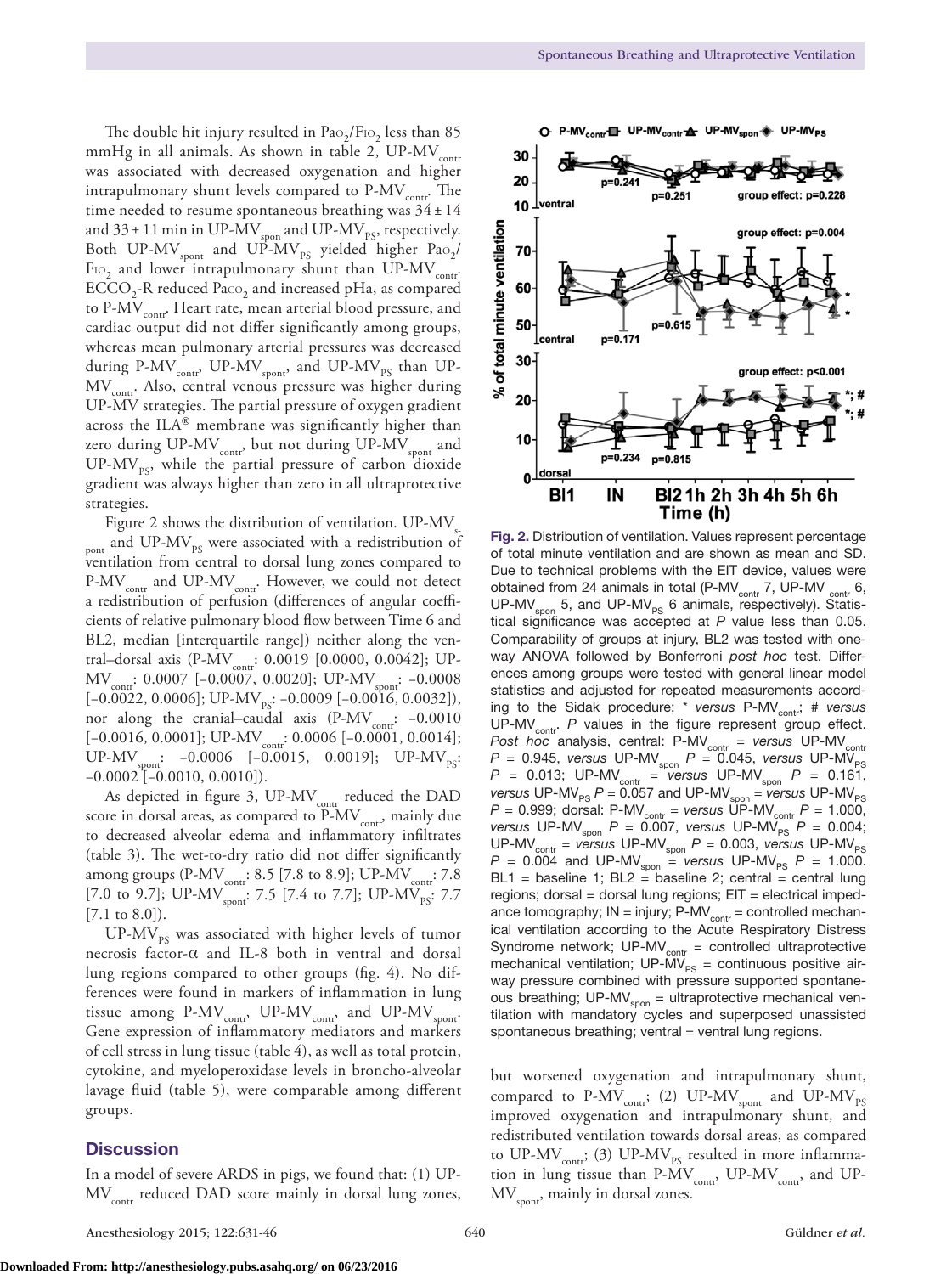

Fig. 3. Cumulative diffuse alveolar damage (DAD) score. Values are shown as median and interquartile range with *whiskers* indicating minimum and maximum and were obtained from 28 animals in total ( $n = 7$  per group). There were no missing values. Statistical significance was accepted at *P* < 0.05. Differences among groups were tested with mixed linear model statistics, and Tukey Kramer procedure used for *post hoc* test. Statistical significance of pairwise comparisons is indicated by  $*P < 0.05$  against P-MV<sub>contr</sub>.  $P$  values in the figure represent group effect. Post hoc analysis: P-MV<sub>contr</sub> = versus UP-MVcontr *P* = 0.016, *versus* UP-MVspon *P* = 0.964, *versus* UP- $\textsf{MV}_\textsf{\tiny PS} \ P$  = 0.763; UP-MV<sub>contr</sub> = *versus* UP-MV<sub>spon</sub>  $P$  = 0.058,  $versus$  UP-MV<sub>PS</sub>  $P = 0.177$  and UP-MV<sub>spon</sub> = *versus* UP-MV<sub>PS</sub>  $P = 0.959$ . Dorsal = dorsal lung regions;  $\overline{P}$ -MV<sub>contr</sub> = controlled mechanical ventilation according to the Acute Respiratory Distress Syndrome network; UP-MV $_{\text{contr}}$  = controlled ultraprotective mechanical ventilation;  $\overline{UP-MV}_{PS} =$  continuous positive airway pressure combined with pressure supported spontaneous breathing; UP-MV<sub>spon</sub> = ultraprotective mechanical ventilation with mandatory cycles and superposed unassisted spontaneous breathing; ventral = ventral lung regions.

To our knowledge, this is the first study investigating the impact of different ventilatory strategies, including spontaneous breathing, during UP-MV and  $ECCO<sub>2</sub>$ -R on lung morphofunction and inflammatory markers in a model of severe ARDS. We used a double-hit consisting of saline lung lavage and VILI, which reproduces most histological features seen in human ARDS.18,19 The levels of hypoxemia were compatible with severe ARDS according to the Berlin definition.<sup>20</sup> We chose pressure-controlled and pressure support ventilation because these modes share similar inspiratory flow patterns. Furthermore, in presence of spontaneous breathing, volume assist-control ventilation may yield breath stacking. In P-MV $_{\rm corr}$ , settings of  $V_T$ , RR, and I:E were based on recommendations of the ARDS network. However, in some animals, inspiratory plateau pressure could not be set lesser than or equal to 30 cm  $H<sub>2</sub>O$  due to severe respiratory acidosis, but  $P_{L,peak}$  was less than 20 cm  $H_2O$  during P-MV<sub>contr</sub>, a level that appeared to be safe during the ventilation of pigs without lung injury in a study by Protti *et al.*, 21 when sufficient PEEP was used, and is far less than the safety

limit of  $27 \text{ cm}$  H<sub>2</sub>O proposed in humans elsewhere.<sup>22</sup> The PEEP level was chosen in agreement with the higher PEEP strategy.<sup>2</sup> In fact, a recent meta-analysis showed that higher PEEP levels improve survival in patients with severe ARDS.<sup>23</sup> The F<sub>10</sub>, was kept at 1.0 to allow direct comparison with UP-MV strategies, where accumulation of nitrogen may impair oxygenation.<sup>24</sup> In order to minimize differences in  $P_{\text{aw,mean}}$  among groups, we increased the I:E ratio in UP-MV <sub>contr</sub> and UP-MV <sub>spont</sub>, and the PEEP in UP-MV<sub>PS</sub>. Indeed,  $P_{\text{aw,mean}}$  may impact on gas exchange, hemodynamics and lung injury,<sup>25</sup> affecting the comparability among different MV strategies.

The deterioration of oxygenation and intrapulmonary shunt during UP-MV<sub>contr</sub>, compared to P-MV<sub>contr</sub>, may be ascribed to alveolar derecruitment due to decreased  $\rm V_T$  and  $\rm P_{\rm aw, peak}$ , despite comparable  $\rm P_{\rm aw, mean}$ .<sup>26</sup> Spontaneous breathing activity, whether PS or not, improved oxygenation and intrapulmonary shunt, reducing also the mean pulmonary arterial pressure. Previous studies have shown that these effects could be explained by redistribution of perfusion towards better aerated, nondependent lung regions<sup>27,28</sup> or recruitment of collapsed, dependent zones.<sup>29</sup> In the current study, we found that  $UP-MV_{\text{spont}}$ and UP-MV $_{\rm ps}$  redistributed ventilation towards dorsal areas, although not affecting regional perfusion. These observations suggest that spontaneous breathing activity induced recruitment in those areas due to higher regional  $P_{L,peak}$  and  $P_{L,mean}$  were comparable among UP-MV strategies. The decrease in mean pulmonary arterial pressures during P-MV<sub>contr</sub>, as well as UP-MV<sub>spont</sub> and UP-MV<sub>PS</sub>, compared to UP-MV<sub>contr</sub> may be explained by the improved oxygenation. The higher central venous pressure during UP-MV strategies could be attributed to the arterial-venous pressure gradient across the artificial membrane, which may have increased the pressure in the inferior cava vein.

Improved oxygenation in UP-MV $_{\rm spont}$  and UP-MV $_{\rm PS}$ compared to  $UP\text{-}MV_{\text{contr}}$  cannot be attributed to oxygen uptake in the extracorporeal gas exchange device. In fact, we found that the partial pressure of oxygen gradient across the artificial membrane was higher in  $UP-MV_{\text{contr}}$  than  $UP$ - $\rm MV_{\rm {spont}}$  and UP-MV $_{\rm {PS}}$ , suggesting that the beneficial effects of spontaneous breathing activity during UP-MV on oxygenation were even underestimated.

The decrease of histological damage in dorsal areas during  $UP\text{-}MV_{\text{contr}}$ , as compared to  $P\text{-}MV_{\text{contr}}$ , can be explained by two mechanisms: reduced stress/strain, as indicated by decreased  $P_{\text{aw,peak}}$  and  $P_{\text{L,peak}}$ , as well as  $V_{\text{T}}$ , and decreased stress rates, as suggested by decreased respiratory rate.<sup>30</sup> The beneficial effects of UP-MV on histological damage could not be detected when spontaneous breathing activity was resumed, despite comparable values of  $P_{L,peak}$  and  $P_{L,mean}$ . This suggests that inspiratory effort might have partially counteracted lung protection. In fact, UP-MV<sub>PS</sub>, but not UP-MV<sub>spont</sub>, was associated with an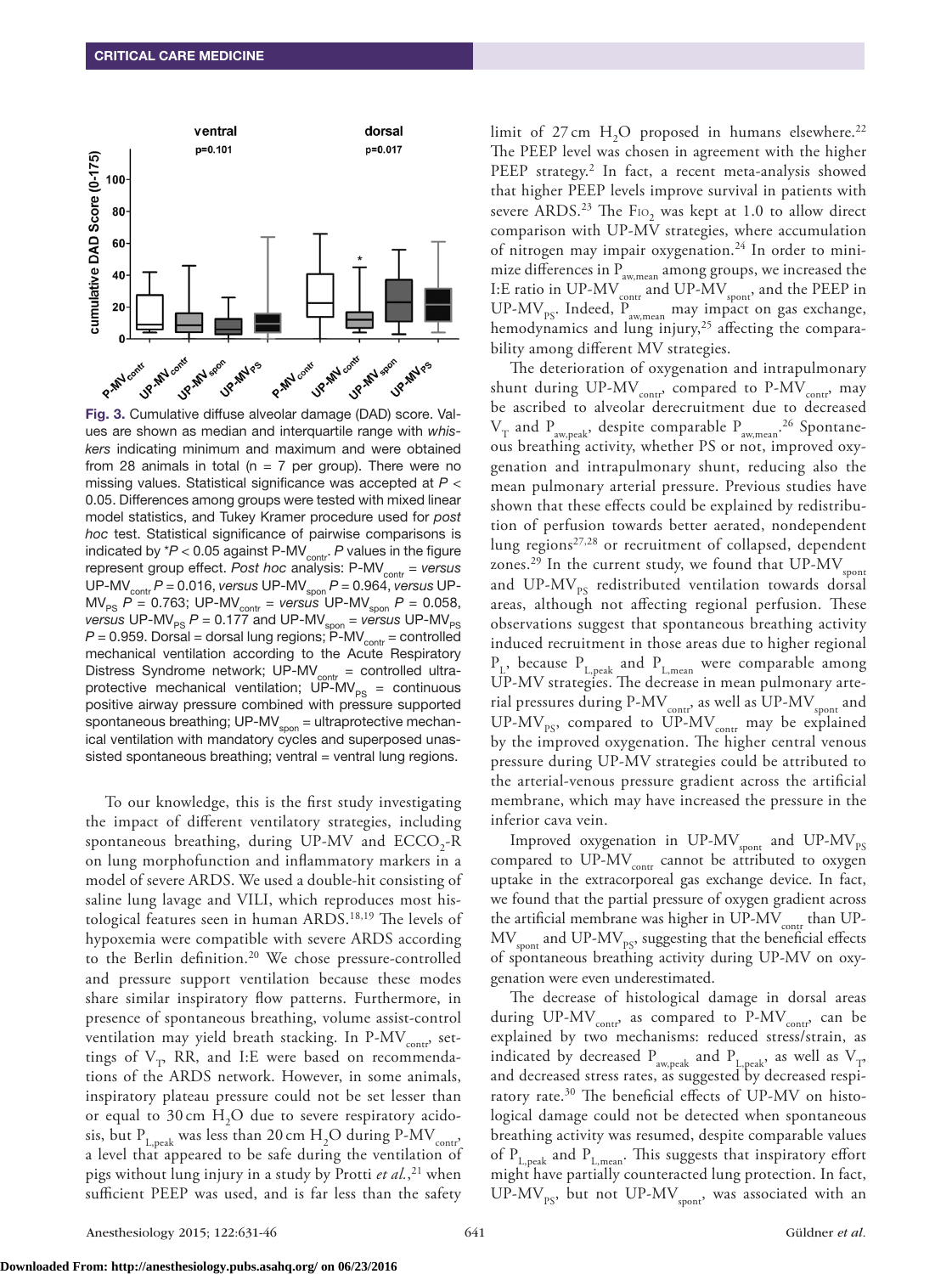| Feature                      | Group                                                                      | Ventral<br>Region                                       | Group Effect,<br>P Value | Post hoc<br><b>Test</b>                                                                                           | Dorsal<br>Region                                      | Group Effect,<br>P Value | Post Hoc Test,<br>P Value                                                                                          |
|------------------------------|----------------------------------------------------------------------------|---------------------------------------------------------|--------------------------|-------------------------------------------------------------------------------------------------------------------|-------------------------------------------------------|--------------------------|--------------------------------------------------------------------------------------------------------------------|
| Alveolar<br>edema            | $P-MV_{contr}$<br>$UP-MV_{contr}$<br>$UP-MV_{\text{spon}}$<br>$UP-MV_{PS}$ | $1 [0-2]$<br>$0 [0 - 1]$<br>$0 [0 - 1]$<br>$0 [0 - 1]$  | 0.199                    |                                                                                                                   | $2 [0 - 11]$<br>$0[0-2]$<br>$2$ [1-6]<br>$1$ [1-4]    | 0.004                    | $0.003*$<br>$0.116$ *, $0.573$ <sup>+</sup><br>$0.020$ *, $0.938$ †,<br>0.894‡                                     |
| Intersitial<br>edema         | $P-MV_{contr}$<br>$UP-MV_{contr}$<br>$UP-MVspon$<br>$UP-MV_{PS}$           | $1 [0-2]$<br>$1 [0-2]$<br>$1 [0-2]$<br>$0 [0 - 1]$      | 0.011                    | $0.732*$<br>$0.381$ *, $0.940$ <sup>+</sup><br>$0.007$ *, $0.107$ <sup>+</sup> ,<br>0.319 <sup>‡</sup>            | $1$ [0-1]<br>$1[0-2]$<br>$1$ [1-1]<br>$1 [0-2]$       | 0.695                    |                                                                                                                    |
| Hemorrhage                   | $P-MV_{contr}$<br>$UP-MV_{contr}$<br>$UP-MV_{\text{spon}}$<br>$UP-MV_{PS}$ | $0 [0 - 0]$<br>$0 [0-2]$<br>$0 [0 - 1]$<br>$0 [0-2]$    | 0.110                    |                                                                                                                   | $3 [0 - 3]$<br>$0 [0 - 3]$<br>$2[1-4]$<br>$2 [0 - 6]$ | 0.445                    |                                                                                                                    |
| Inflammatory<br>infiltration | $P-MV_{contr}$<br>$UP-MV_{contr}$<br>$UP-MVspon$<br>$UP-MV_{PS}$           | $1 [0 - 11]$<br>$1 [0 - 3]$<br>$1 [0-2]$<br>$2 [0-4]$   | 0.041                    | $0.216*$<br>$0.038^*$ , $0.864$ <sup>+</sup><br>$0.809$ <sup>*</sup> , $0.719$ <sup>+</sup> ,<br>$0.265 \ddagger$ | $7 [3 - 15]$<br>$3[3-6]$<br>$8[3 - 15]$<br>$8[3-12]$  | 0.005                    | $0.024*$<br>0.975*, 0.007†<br>0.998*, 0.040†,<br>0.930‡                                                            |
| Epithelial<br>destruction    | $P-MV_{contr}$<br>$UP-MV_{contr}$<br>$UP-MVspon$<br>$UP-MV_{PS}$           | $2[1-4]$<br>$1 [0-2]$<br>$1 [0-4]$<br>$1 [0-4]$         | 0.151                    |                                                                                                                   | $1$ [1-4]<br>$1 [0-2]$<br>$2[1-4]$<br>$4[1-4]$        | 0.048                    | $0.131*$<br>$0.749$ <sup>*</sup> , $0.633$ <sup>+</sup><br>$0.973$ <sup>*</sup> , $0.048$ <sup>+</sup> ,<br>0.483‡ |
| Microatelectasis             | $P-MV_{contr}$<br>$UP-MV_{contr}$<br>$UP-MVspon$<br>$UP-MV_{PS}$           | $2 [0-4]$<br>$1$ [1-1]<br>$1$ [0-1]<br>$1 [0-2]$        | 0.003                    | $0.230*$<br>$0.001$ *, 0.230†<br>$0.097$ *, $0.974$ †,<br>$0.450 \ddagger$                                        | $4[1-4]$<br>$1[1-2]$<br>$2[1-4]$<br>$2[1-4]$          | 0.083                    |                                                                                                                    |
| Overdistension               | $P-MV_{contr}$<br>$UP-MV_{contr}$<br>$UP-MV_{\text{spon}}$<br>$UP-MV_{PS}$ | $3[1-3]$<br>$3 [2 - 9]$<br>$3 [0 - 3]$ †<br>$4 [3 - 4]$ | 0.010                    | $0.089*$<br>$0.888^*$ , $0.013\dagger$<br>$0.414$ *, $0.843$ †,<br>$0.113 \ddagger$                               | $3[1-6]$<br>$3[1-4]$<br>$3[1-6]$<br>$3 [2 - 4]$       | 0.686                    |                                                                                                                    |

#### Table 3. Diffuse Alveolar Damage Score

Diffuse alveolar damage in ventral lung regions (ventral) and dorsal lung regions (dorsal). Values are shown as median and interquartile range, and were obtained from 28 animals in total (n = 7 per group). There were no missing values. Statistical significance was accepted at *P* < 0.05. Differences among groups were tested with mixed linear model statistics (results are shown in column "Group effect."), and Tukey Kramer's procedure used for *post hoc* test. Results are shown in column "*post hoc* effect" and indicated as: \*P < 0.05 against P-MV<sub>contr</sub>, †P < 0.05 against UP-MV<sub>contr</sub>, and ‡P < 0.05 against UP-MV<sub>spon</sub>  $P-MV_{\text{contr}}$  = protective controlled mechanical ventilation according to the Acute Respiratory Distress Syndrome network; UP-MV<sub>contr</sub> = controlled ultraprotective mechanical ventilation; UP-MV<sub>Ps</sub> = continuous positive airway pressure combined with pressure supported spontaneous breathing;<br>UP-MV<sub>spon</sub>=ultraprotective mechanical ventilation with mandatory cycles and s

increase in markers of inflammation in lung tissue, mainly in dorsal areas. Since I:E was decreased during  $UP-MV_{\text{pc}}$ than UP-MV $_{\rm spont}$ , it is possible that UP-MV $_{\rm PS}$  favored the collapse/reopening of most lung units. This finding differs from previous studies from our group showing that pressure support reduces lung inflammation compared to controlled MV.31,32 This difference could be explained by higher severity of lung injury in the current study as compared to previous ones. In fact, spontaneous breathing has been reported to increase lung injury in an experimental model of severe, but not mild ARDS.<sup>9</sup> However, we cannot exclude that higher PEEP during  $UP-MV_{PS}$  contributed to increase inflammation in our animals. Furthermore, differences in time-cycled *versus* flow-cycled assisted

breaths may have led to different patterns of distribution of regional stress in lungs. Also, the impact of spontaneous breathing on lung injury may differ between protective and ultraprotective strategies. It is worth noting that spontaneous breathing during UP-MV<sub>spont</sub> was not associated with injurious values of  $P_{L,peak}$ , which were decreased than during P-MV $_{\rm contr}$ . It must be kept in mind, however, that  $P_L$  derived from  $P_{aw}$  and  $P_{es}$  does not allow distinguishing the distribution of stress within the lungs on a regional level, where local phenomena, such as *pendelluft*, which can be caused by spontaneous efforts, may contribute to lung injury. $33$  During UP-MV<sub>PS</sub>, the relatively low RR and pressure–time product suggests animals were not uncomfortable.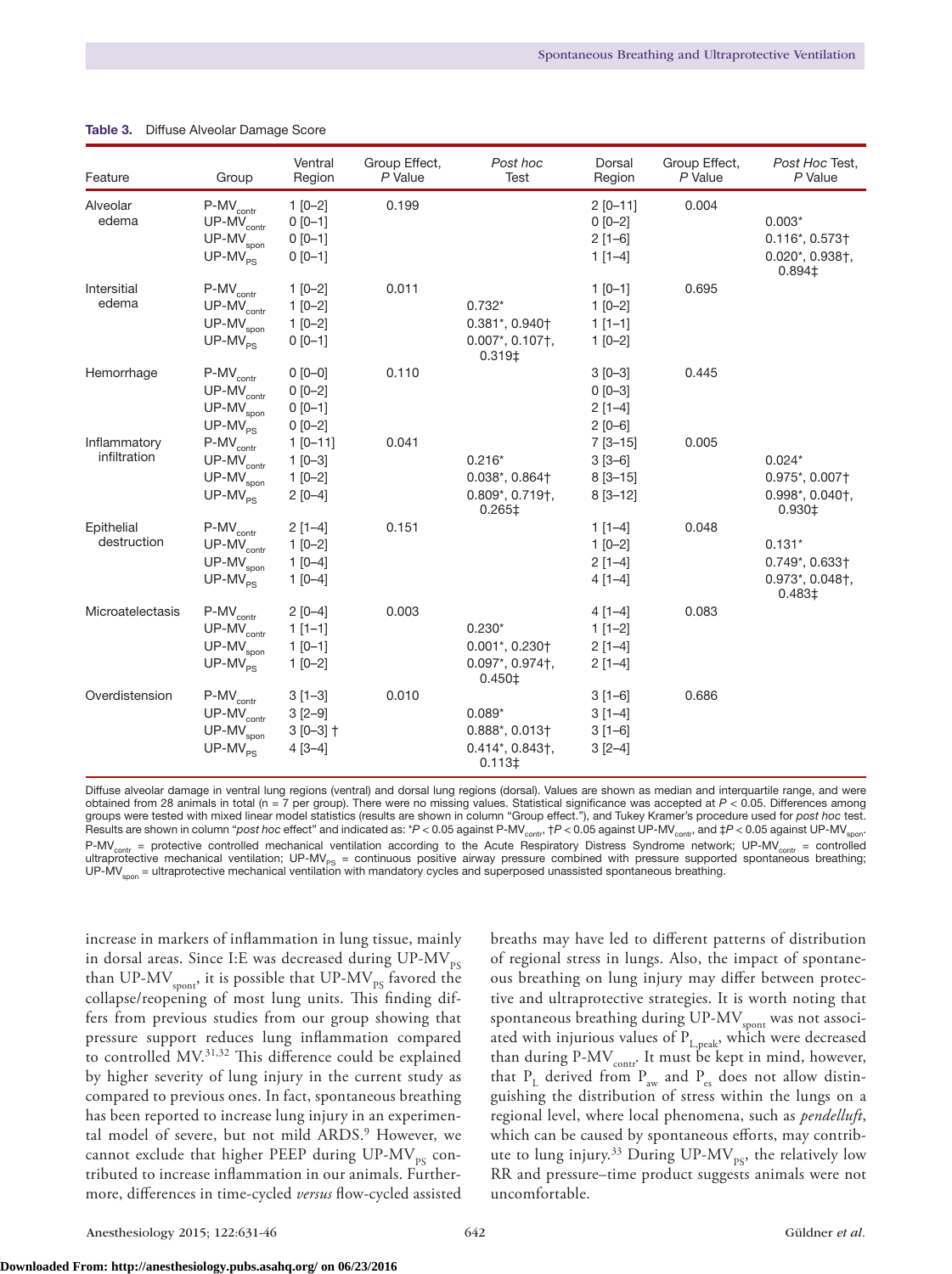

shown as median and interquartile range with whiskers indicating minimum and maximum, and were obtained from 28 animals in total ( $n = 7$  per group). There were no missing values. Statistical significance was accepted at *P* < 0.05. Differences among groups were tested with Kruskal–Wallis test, followed by Mann– Whitney U test with Bonferroni–Holm adjustment for pairwise comparison. \**Versus* P-MV<sub>contr:</sub> #versus UP-MV<sub>contr:</sub> †versus UP-MV<sub>spon</sub>. *P* values in the figure represent group effect. Post *hoc* analysis: (A) ventral: P-MV<sub>contr</sub> = *versus* UP-MV<sub>contr</sub> *P* = 0.902, *versus* UP-MV<sub>spon</sub>  $P = 0.710$ , *versus* UP-MV<sub>PS</sub>  $P = 0.026$ ;  $UP\text{-}MV_{\text{contr}}$  = *versus* UP-MV<sub>spon</sub>  $P$  = 0.383, *versus* UP-MV<sub>PS</sub>  $P = 0.001$  and UP-MV<sub>spon</sub> = *versus* UP-MV<sub>PS</sub>  $P = 0.002$ ; (A), dorsal: P-MV<sub>contr</sub> = *versus* UP-MV<sub>contr</sub>  $P = 0.018$ , *versus* UP-MV<sub>spon</sub> *P* = 0.038, *versus* UP-MV<sub>PS</sub> *P* < 0.001; UP-MV<sub>contr</sub> = *versus* UP-MV<sub>spon</sub>  $P = 0.901$ , *versus* UP-MV<sub>PS</sub>  $P = 0.001$  and  $UP-MV<sub>son</sub> = *versus* UP-MV<sub>PS</sub> P = 0.011; (B), ventral: P-MV<sub>contr</sub> =$ *versus* UP-MV<sub>contr</sub>  $P = 0.259$ , *versus* UP-MV<sub>spon</sub>  $P = 0.620$ , *versus* UP-MV<sub>PS</sub> *P* = 0.053; UP-MV<sub>contr</sub> = *versus* UP-MV<sub>spon</sub>  $P = 0.805$ , *versus* UP-MV<sub>PS</sub>  $P = 0.007$  and UP-MV<sub>spon</sub> = *versus* UP-MV<sub>PS</sub>  $P = 0.053$ ; (B), dorsal: P-MV<sub>contr</sub> = versus UP-MV<sub>contr</sub> *P* = 0.097, *versus* UP-MV<sub>spon</sub> *P* = 1.000, *versus* UP-MV<sub>PS</sub> *P* = 0.002; UP-MVcontr = *versus* UP-MVspon *P* = 0.165, *versus*  $UP\text{-}MV_{PS}$   $P < 0.001$  and  $UP\text{-}MV_{spon}$  = *versus*  $UP\text{-}MV_{PS}$   $P = 0.002$ . Dorsal = dorsal lung regions; IL-8 = interleukin 8  $(B)$ , and in ventral and,  $P-MV_{\text{contr}} =$  controlled mechanical ventilation according to the Acute Respiratory Distress Syndrome network; TNF- $\alpha$  = tumor necrosis factor- $\alpha$  (A); UP-MV<sub>contr</sub> = controlled ultraprotective mechanical ventilation;  $UP-MV_{PS} =$  continuous positive airway pressure combined with pressure supported spontaneous breathing; UP-MV $_{\text{soon}}$  = ultraprotective mechanical ventilation with mandatory cycles and superposed unassisted spontaneous breathing.

#### *Possible Clinical Implications*

Our results support the hypothesis that UP-MV and  $ECCO<sub>2</sub>$ -R without spontaneous breathing may improve lung protection in the early phase of severe ARDS, as compared to conventional P-MV. This hypothesis is in line with a prospective cohort study showing that  $V_T$  less than 6 ml/ kg predicted body weight and extracorporeal decarboxylation improved markers of lung protection.<sup>5</sup> Furthermore, a recent randomized controlled trial suggested that the use of UP-MV combined with  $\text{ECCO}_2$ -R has the potential to further reduce ventilator-associated lung injury in severe ARDS.<sup>6</sup> It is worth noting that, despite potential beneficial effects on oxygenation, a relative worsening of lung damage or inflammation occurred with spontaneous breathing. These results suggest that spontaneous breathing should be used cautiously during UP-MV in the early phase of severe ARDS, even when the patient shows low RR and inspiratory effort.

#### *Limitations*

The current study has several limitations. First, the double-hit model does not reproduce all features of the more complex human severe ARDS. Second, the therapy period was limited to 6h, and we cannot exclude that results can differ in the long term. Theoretically, complications other than VILI could arise from atelectasis mainly with  $UP-MV_{\text{contr}}$ , for example hypoxemia, right heart failure due to an increase in mean pulmonary arterial pressure, pneumonia, and difficult weaning, among others. Third, we used an  $\text{Fro}_2$  of 1.0 in all groups. Although comparability among ventilation modes was enhanced, the higher  $\text{Fro}_2$  level during a relatively long time period may have led to reabsorption atelectasis, possibly increasing collapse and reopening of mid-dorsal and dorsal lung zones. Fourth, the spontaneous breathing during UP-MV was resumed with time-cycled and flow-cycled modes, and our results cannot be directly extrapolated to other assisted ventilation modes. Fifth, our data were obtained in the early phase of severe ARDS. Thus, different findings are possible when spontaneous breathing is applied later in the course of ARDS. In fact, spontaneous breathing during extracorporeal lung support has been successfully used in the late phase of severe ARDS<sup>34</sup> and other forms of lung disease.<sup>35</sup> Sixth, to avoid derecruitment and maintain comparability among groups, PEEP was kept constant during the therapy period in all groups, contributing to values of  $P_{\text{aw,plat}}$  greater than 30 cm  $H_2O$  in some animals.

#### **Conclusion**

In the current model of severe ARDS in pigs, UP-MV with  $ECCO<sub>2</sub>$ -R and without spontaneous breathing slightly reduced histologic lung damage, but not inflammation, as compared to P-MV with low  $V_T$ . During UP-MV, spontaneous breathing improved gas exchange and distribution of ventilation, but pressure support increased lung inflammation.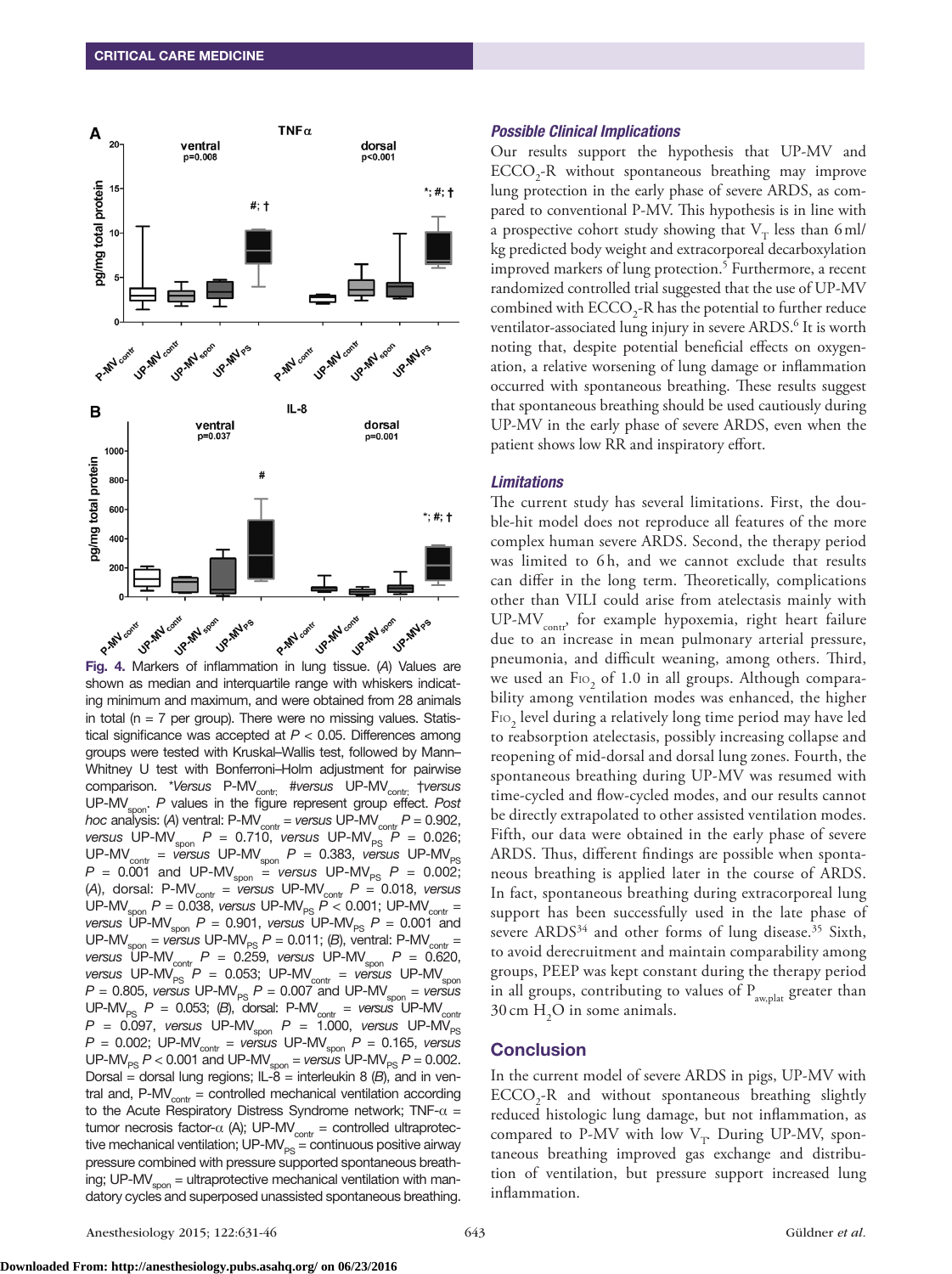| Gene          | Region  | $P-MV_{contr}$  | $UP-MV_{\text{contr}}$ | $UP-MV_{\rm spon}$    | $UP-MV_{PS}$    | Group Effect,<br>P Value |
|---------------|---------|-----------------|------------------------|-----------------------|-----------------|--------------------------|
| TNF- $\alpha$ | Ventral | $2.5$ [1.6-4.0] | $2.1$ [1.0-6.9]        | $4.3$ [ $2.0 - 7.3$ ] | $1.8$ [1.3-4.1] | 0.5408                   |
|               | Dorsal  | $3.8$ [1.8-8.0] | $2.8$ [1.3-3.8]        | 4.3 [2.7-30.8]        | $1.3$ [1.1-5.5] | 0.1243                   |
| $IL-6$        | Ventral | $1.6$ [1.1-2.6] | $1.2$ [0.5-1.4]        | $1.3$ [0.9-2.5]       | $1.2$ [0.8-2.7] | 0.5274                   |
|               | Dorsal  | $0.8$ [0.5-2.2] | $0.8$ [0.7-1.0]        | $1.2$ [0.4-3.4]       | $1.5$ [0.6-3.9] | 0.8383                   |
| $IL-8$        | Ventral | $0.0$ [0.0-0.2] | $0.0$ [0.0-0.1]        | $0.1$ [0.0-0.1]       | $0.4$ [0.0-0.7] | 0.1141                   |
|               | Dorsal  | $0.0$ [0.0-0.1] | $0.0$ [0.0-0.1]        | $0.1$ [0.0-0.1]       | $0.1$ [0.1-0.7] | $0.0348*$                |
| Tenascin-c    | Ventral | 8.4 [4.3-16.3]  | $9.7$ [3.6-14.8]       | $5.7$ [2.5-12.4]      | 8.4 [2.4-13.6]  | 0.9620                   |
|               | Dorsal  | $5.7$ [4.9-7.9] | $6.4$ [4.2-12.7]       | $6.5$ [2.8-11.0]      | 5.6 [3.0-10.1]  | 0.8655                   |
| Amphiregulin  | Ventral | 7.1 [5.4-15.4]  | $4.7$ [1.8-8.1]        | 10.7 [5.5-66.5]       | 4.07 [2.8-33.1] | 0.2433                   |
|               | Dorsal  | 7.7 [4.6-39.3]  | 7.3 [3.6-16.8]         | 15.0 [6.4-125.8]      | $2.5$ [1.9-6.5] | 0.0653                   |

|  | Table 4. Gene Expression of Proinflammatory Mediators and Cell Stress Markers Stress in Lung Tissue |  |
|--|-----------------------------------------------------------------------------------------------------|--|
|  |                                                                                                     |  |

Values represent x-fold expression of the respective gene normalized to housekeeping genes cyclophilin A and ß2-microglobulin. Values are shown as median and interquartile range, and were obtained from 28 animals in total (n = 7 per group). There were no missing values. Statistical significance was accepted at *P* < 0.05. Differences among groups were tested with Kruskal–Wallis test (results are shown in column "Group effect.") followed by Mann– Whitney U test and Bonferroni–Holm adjustment for pairwise comparison. *\*post hoc* analysis: P-MV<sub>contr</sub> = *versus* UP-MV<sub>contr</sub> P = 0.797, *versus* UP-MV<sub>spon</sub>  $P$  = 0.901, *versus* UP-MV<sub>PS</sub>  $P$  = 0.026; UP-MV<sub>contr</sub> = *versus* UP-MV<sub>spon</sub>  $P$  = 0.443, *versus* UP-MV<sub>PS</sub>  $P$  = 0.030 and UP-MV<sub>spon</sub> = *versus* UP-MV<sub>PS</sub>  $P$  = 0.011. Dorsal = dorsal lung regions; IL-6 = interleukin 6; IL-8 = interleukin 8; P-MV<sub>contr</sub> = protective controlled mechanical ventilation according to the Acute Respiratory Distress Syndrome network; TNF-α = tumor necrosis factor α; UP-MV $_{\rm{corr}}$  = controlled ultraprotective mechanical ventilation; UP-MV<sub>PS</sub> = continuous positive airway pressure combined with pressure supported spontaneous breathing; UP-MV<sub>soon</sub> = ultraprotective mechanical ventilation with mandatory cycles and superposed unassisted spontaneous breathing; ventral = ventral lung regions.

#### Table 5. Markers of Inflammation in Bronchoalveolar Lavage Fluid

| Protein                                  | $P-MV_{contr}$                      | $UP-MV_{contr}$                         | $UP-MV_{\text{spon}}$                   | $UP-MV_{\text{pc}}$                      | Group Effect,<br>P Value |
|------------------------------------------|-------------------------------------|-----------------------------------------|-----------------------------------------|------------------------------------------|--------------------------|
| Total protein (ug/ul)                    | $1.9$ [1.4-2.1]                     | $1.2$ [0.9-1.9]                         | $1.7$ [1.0-2.5]                         | $1.2$ [0.8-1.7]                          | 0.6265                   |
| TNF- $\alpha$ (pg/mg total protein)      | 13.0 [12.9-26.4]                    | 14.4 [6.6-58.6]                         | 17.4 [9.0-108.4]                        | 46.6 [21.9-56.7]                         | 0.4398                   |
| IL-6 (pg/mg total protein)               | 519.8 [230.1-661.7]                 | 322.6 [175.1-890.0]                     | 543.9 [148.9-578.8]                     | 916.3 [294.0-1621.0]                     | 0.6687                   |
| IL-8 (pg/mg total protein)<br><b>MPO</b> | 60.5 [9.5-121.4]<br>$1.3$ [0.6-2.0] | 380.5 [53.5-11154.0]<br>$1.6$ [0.6-2.2] | 1657.0 [44.1–5131.0]<br>$1.4$ [0.7-1.6] | 2402.0 [117.4-4502.0]<br>$0.9$ [0.5-1.3] | 0.2189<br>0.5787         |

Values are shown as median and interquartile range, and were obtained from 28 animals in total (n = 7 per group). There were no missing values. However, a variable number of measurements yielded values less than the detection limit of the respective ELISA kit and were excluded from the analysis. The remaining number of values were: for TNF-α = P-MV<sub>contr</sub> 3, UP-MV<sub>sontr</sub> 6, UP-MV<sub>spon</sub> 4 and UP-MV<sub>pS</sub> 5 animals and for IL-8 = P-MV<sub>contr</sub> 4, UP-MV<sub>sontr</sub> 4, UP-MV<sub>spon</sub><br>4 and UP-MV<sub>ps</sub> 7 animals. Statistical significance was shown in column "Group effect.") followed by Mann–Whitney U test and Bonferroni–Holm adjustment for pairwise comparison.

IL-6 = interleukin 6; IL-8 = interleukin 8; MPO = activity of myeloperoxidase; P-MV<sub>contr</sub> = protective controlled mechanical ventilation according to the Acute Respiratory Distress Syndrome network; TNF-α = tumor necrosis factor α; UP-MV<sub>contr</sub> = controlled ultraprotective mechanical ventilation; UP-MV<sub>PS</sub> = continuous positive airway pressure combined with pressure supported spontaneous breathing; UP-MV<sub>spon</sub> = ultraprotective mechanical ventilation with mandatory cycles and superposed unassisted spontaneous breathing.

# Acknowledgments

This study was supported by grant no. GA 1256/6-1 from the German Research Council (Deutsche Forschungsgemeinschaft, DFG), Bonn, Germany.

#### Competing Interests

The authors declare no competing interests.

#### **Correspondence**

Address correspondence to Dr. Gama de Abreu: Pulmonary Engineering Group, Department of Anesthesiology and Intensive Care Medicine, University Hospital Dresden, Technische Universität Dresden Fetscherstrasse 74, 01307 Dresden, Germany. mgabreu@uniklinikum-dresden.de. Information on purchasing reprints may be found at www. anesthesiology.org or on the masthead page at the begin-

ning of this issue. Anesthesiology's articles are made freely accessible to all readers, for personal use only, 6 months from the cover date of the issue.

#### References

- 1. Ventilation with lower tidal volumes as compared with traditional tidal volumes for acute lung injury and the acute respiratory distress syndrome. The Acute Respiratory Distress Syndrome Network. N Engl J Med 2000; 342:1301–8
- 2. Brower RG, Lanken PN, MacIntyre N, Matthay MA, Morris A, Ancukiewicz M, Schoenfeld D, Thompson BT; National Heart, Lung, and Blood Institute ARDS Clinical Trials Network: Higher *versus* lower positive end-expiratory pressures in patients with the acute respiratory distress syndrome. N Engl J Med 2004; 351:327–36
- 3. Gattinoni L, Protti A, Caironi P, Carlesso E: Ventilator-induced lung injury: The anatomical and physiological framework. Crit Care Med 2010; 38(suppl 10):S539–48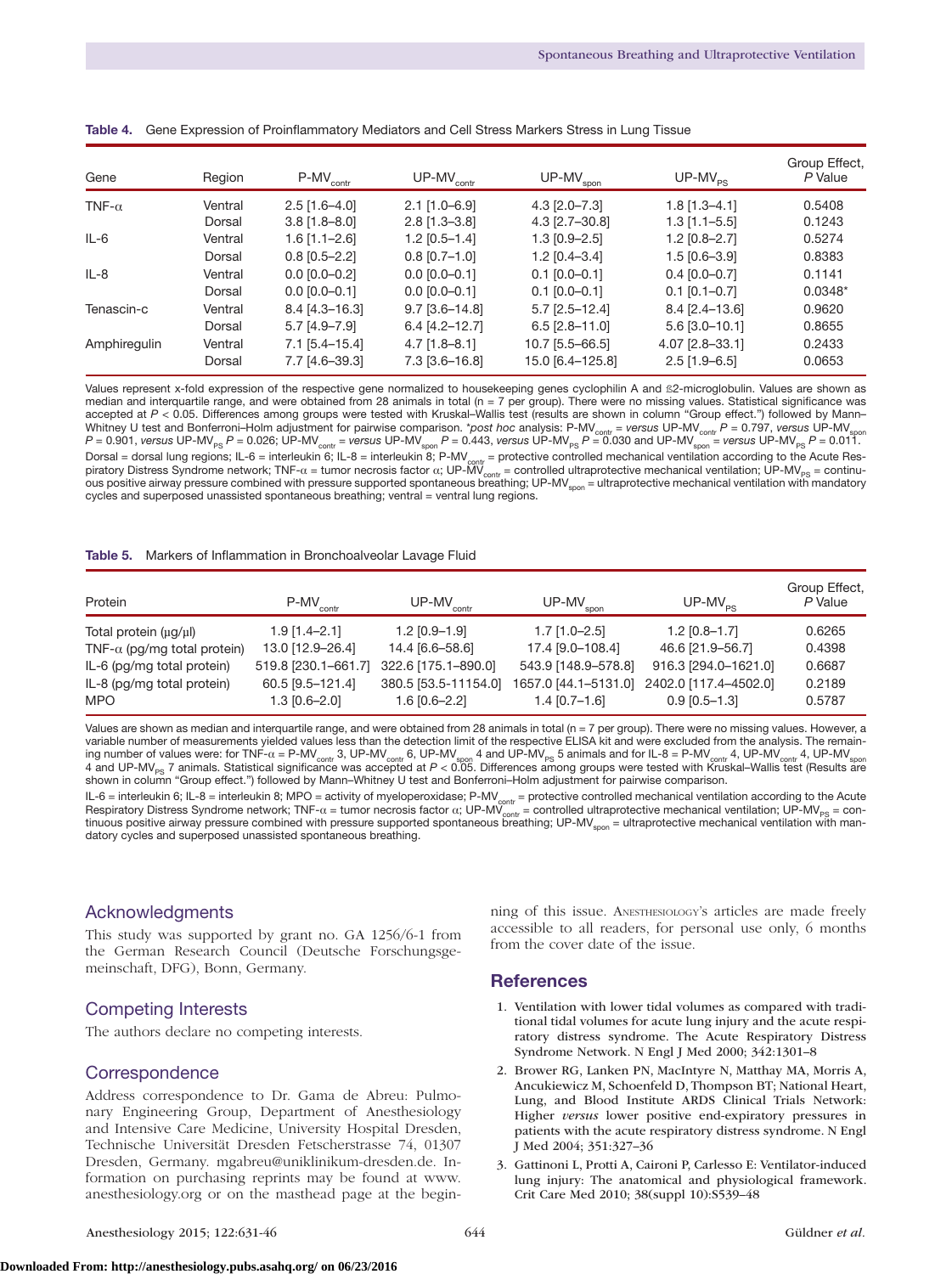- 4. Terragni PP, Rosboch G, Tealdi A, Corno E, Menaldo E, Davini O, Gandini G, Herrmann P, Mascia L, Quintel M, Slutsky AS, Gattinoni L, Ranieri VM: Tidal hyperinflation during low tidal volume ventilation in acute respiratory distress syndrome. Am J Respir Crit Care Med 2007; 175:160–6
- 5. Bein T, Weber-Carstens S, Goldmann A, Müller T, Staudinger T, Brederlau J, Muellenbach R, Dembinski R, Graf BM, Wewalka M, Philipp A, Wernecke KD, Lubnow M, Slutsky AS: Lower tidal volume strategy (≈3ml/kg) combined with extracorporeal CO<sub>2</sub> removal *versus* 'conventional' protective ventilation (6ml/kg) in severe ARDS: The prospective randomized Xtravent-study. Intensive Care Med 2013; 39:847–56
- 6. Terragni PP, Del Sorbo L, Mascia L, Urbino R, Martin EL, Birocco A, Faggiano C, Quintel M, Gattinoni L, Ranieri VM: Tidal volume lower than 6ml/kg enhances lung protection: Role of extracorporeal carbon dioxide removal. Anesthesiology 2009; 111:826–35
- 7. Dembinski R, Hochhausen N, Terbeck S, Uhlig S, Dassow C, Schneider M, Schachtrupp A, Henzler D, Rossaint R, Kuhlen R: Pumpless extracorporeal lung assist for protective mechanical ventilation in experimental lung injury. Crit Care Med 2007; 35:2359–66
- 8. Güldner A, Braune A, Carvalho N, Beda A, Spieth PM, Zeidler S, Uhlig C, Koch T, Andreef M, Pelosi P, Kotzerke J, Gama de Abreu MG: Higher levels of spontaneous breathing induce lung recruitment and reduce global stress/strain in experimental lung injury. ANESTHESIOLOGY 2014; 120:673-82.
- 9. Yoshida T, Uchiyama A, Matsuura N, Mashimo T, Fujino Y: The comparison of spontaneous breathing and muscle paralysis in two different severities of experimental lung injury. Crit Care Med 2013; 41:536–45
- 10. de Abreu MG, Quelhas AD, Spieth P, Bräuer G, Knels L, Kasper M, Pino AV, Bleyl JU, Hübler M, Bozza F, Salluh J, Kuhlisch E, Giannella-Neto A, Koch T: Comparative effects of vaporized perfluorohexane and partial liquid ventilation in oleic acid-induced lung injury. Anesthesiology 2006; 104:278–89
- 11. Spieth PM, Güldner A, Beda A, Carvalho N, Nowack T, Krause A, Rentzsch I, Suchantke S, Thal SC, Engelhard K, Kasper M, Koch T, Pelosi P, de Abreu MG: Comparative effects of proportional assist and variable pressure support ventilation on lung function and damage in experimental lung injury. Crit Care Med 2012; 40:2654–61
- 12. Spieth PM, Güldner A, Huhle R, Beda A, Bluth T, Schreiter D, Ragaller M, Gottschlich B, Kiss T, Jaber S, Pelosi P, Koch T, Gama de Abreu M: Short-term effects of noisy pressure support ventilation in patients with acute hypoxemic respiratory failure. Crit Care 2013; 17:R261
- 13. Hübler M, Souders JE, Shade ED, Hlastala MP, Polissar NL, Glenny RW: Validation of fluorescent-labeled microspheres for measurement of relative blood flow in severely injured lungs. J Appl Physiol (1985) 1999; 87:2381–5
- 14. Spieth PM, Carvalho AR, Pelosi P, Hoehn C, Meissner C, Kasper M, Hübler M, von Neindorff M, Dassow C, Barrenschee M, Uhlig S, Koch T, de Abreu MG: Variable tidal volumes improve lung protective ventilation strategies in experimental lung injury. Am J Respir Crit Care Med 2009; 179:684–93
- 15. Rich PB, Reickert CA, Sawada S, Awad SS, Lynch WR, Johnson KJ, Hirschl RB: Effect of rate and inspiratory flow on ventilator-induced lung injury. J Trauma 2000; 49:903–11
- 16. Peterson BT, Brooks JA, Zack AG: Use of microwave oven for determination of postmortem water volume of lungs. J Appl Physiol Respir Environ Exerc Physiol 1982; 52:1661–3
- 17. Spieth PM, Knels L, Kasper M, Domingues Quelhas A, Wiedemann B, Lupp A, Hübler M, Neto AG, Gianella Neto A, Koch T, Gama de Abreu M: Effects of vaporized perfluorohexane and partial liquid ventilation on regional distribution of alveolar damage in experimental lung injury. Intensive Care Med 2007; 33:308–14
- 18. Wang HM, Bodenstein M, Duenges B, Ganatti S, Boehme S, Ning Y, Roehrig B, Markstaller K: Ventilator-associated lung injury superposed to oleic acid infusion or surfactant depletion: Histopathological characteristics of two porcine models of acute lung injury. Eur Surg Res 2010; 45:121–33
- 19. Matute-Bello G, Frevert CW, Martin TR: Animal models of acute lung injury. Am J Physiol Lung Cell Mol Physiol 2008; 295:L379–99
- 20. Ranieri VM, Rubenfeld GD, Thompson BT, Ferguson ND, Caldwell E, Fan E, Camporota L, Slutsky AS: Acute respiratory distress syndrome: The Berlin Definition. JAMA 2012; 307:2526–33
- 21. Protti A, Andreis DT, Monti M, Santini A, Sparacino CC, Langer T, Votta E, Gatti S, Lombardi L, Leopardi O, Masson S, Cressoni M, Gattinoni L: Lung stress and strain during mechanical ventilation: Any difference between statics and dynamics? Crit Care Med 2013; 41:1046–55
- 22. Chiumello D, Carlesso E, Cadringher P, Caironi P, Valenza F, Polli F, Tallarini F, Cozzi P, Cressoni M, Colombo A, Marini JJ, Gattinoni L: Lung stress and strain during mechanical ventilation for acute respiratory distress syndrome. Am J Respir Crit Care Med 2008; 178:346–55
- 23. Briel M, Meade M, Mercat A, Brower RG, Talmor D, Walter SD, Slutsky AS, Pullenayegum E, Zhou Q, Cook D, Brochard L, Richard JC, Lamontagne F, Bhatnagar N, Stewart TE, Guyatt G: Higher *vs* lower positive end-expiratory pressure in patients with acute lung injury and acute respiratory distress syndrome: Systematic review and meta-analysis. JAMA 2010; 303:865–73
- 24. Nielsen ND, Andersen G, Kjaergaard B, Staerkind ME, Larsson A: Alveolar accumulation/concentration of nitrogen during apneic oxygenation with arteriovenous carbon dioxide removal. ASAIO J 2010; 56:30–4
- 25. Broccard AF, Hotchkiss JR, Suzuki S, Olson D, Marini JJ: Effects of mean airway pressure and tidal excursion on lung injury induced by mechanical ventilation in an isolated perfused rabbit lung model. Crit Care Med 1999; 27:1533–41
- 26. Pelosi P, Goldner M, McKibben A, Adams A, Eccher G, Caironi P, Losappio S, Gattinoni L, Marini JJ: Recruitment and derecruitment during acute respiratory failure: An experimental study. Am J Respir Crit Care Med 2001; 164:122–30
- 27. Gama de Abreu M, Spieth PM, Pelosi P, Carvalho AR, Walther C, Schreiber-Ferstl A, Aikele P, Neykova B, Hübler M, Koch T: Noisy pessure support ventilation: A pilot study on a new assisted ventilation mode in experimental lung injury. Crit Care Med 2008; 36:818–27
- 28. Carvalho AR, Spieth PM, Güldner A, Cuevas M, Carvalho NC, Beda A, Spieth S, Stroczynski C, Wiedemann B, Koch T, Pelosi P, de Abreu MG: Distribution of regional lung aeration and perfusion during conventional and noisy pressure support ventilation in experimental lung injury. J Appl Physiol (1985) 2011; 110:1083–92
- 29. Güldner A, Braune A, Carvalho N, Beda A, Zeidler S, Wiedemann B, Wunderlich G, Andreeff M, Uhlig C, Spieth PM, Koch T, Pelosi P, Kotzerke J, de Abreu MG: Higher levels of spontaneous breathing induce lung recruitment and reduce global stress/strain in experimental lung injury. Anesthesiology 2014; 120:673–82
- 30. Grasso S, Stripoli T, Mazzone P, Pezzuto M, Lacitignola L, Centonze P, Guarracino A, Esposito C, Herrmann P, Quintel M, Trerotoli P, Bruno F, Crovace A, Staffieri F: Low respiratory rate plus minimally invasive extracorporeal  $CO<sub>2</sub>$  removal decreases systemic and pulmonary inflammatory mediators in experimental Acute Respiratory Distress Syndrome. Crit Care Med 2014; 42:e451–60
- 31. Spieth PM, Carvalho AR, Güldner A, Kasper M, Schubert R, Carvalho NC, Beda A, Dassow C, Uhlig S, Koch T, Pelosi P, Gama de Abreu M: Pressure support improves oxygenation and lung protection compared to pressure-controlled